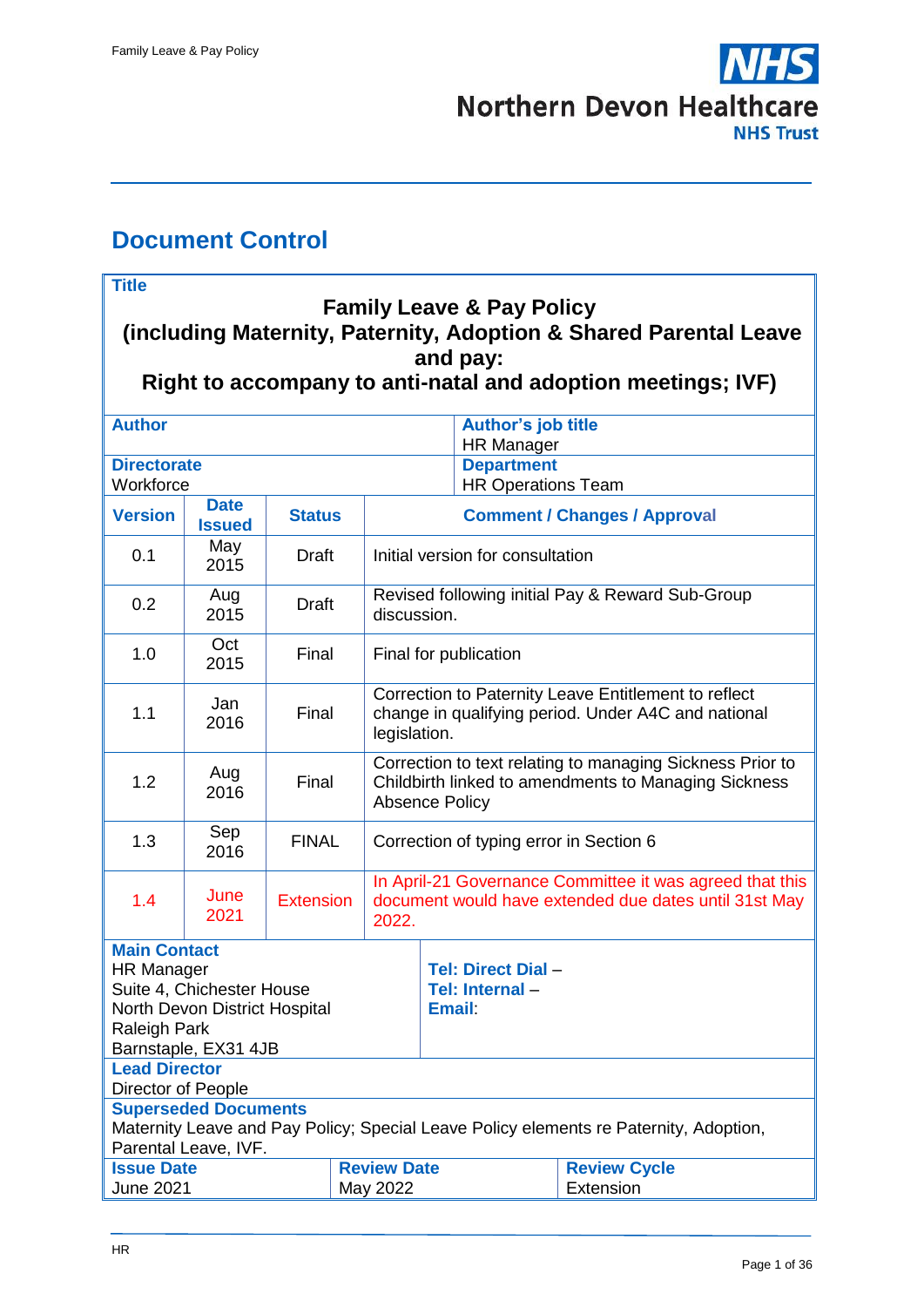| <b>Consulted with the following stakeholders:</b><br>• Equality & Diversity Lead<br>• Pay & Reward Sub-Group<br>Workforce & Organisational Development Committee<br><b>Partnership Forum</b> |                                                                                                                       |  |  |  |
|----------------------------------------------------------------------------------------------------------------------------------------------------------------------------------------------|-----------------------------------------------------------------------------------------------------------------------|--|--|--|
| <b>Approval and Review Process</b><br>• Pay & Reward Sub-Group<br>• Partnership Forum                                                                                                        |                                                                                                                       |  |  |  |
| <b>Local Archive Reference</b><br>G:\\ Family Leave & Pay Policy<br><b>Local Path</b><br>HR// Family Leave & Pay Policy<br><b>Filename</b><br>Family Leave & Pay Policy V1.3                 |                                                                                                                       |  |  |  |
| <b>Policy categories for Trust's internal</b><br>website (Bob)<br><b>HR/People Matters</b>                                                                                                   | <b>Tags for Trust's internal website (Bob)</b><br>Maternity, Paternity, Adoption, Shared<br>Parental Leave, Leave Pay |  |  |  |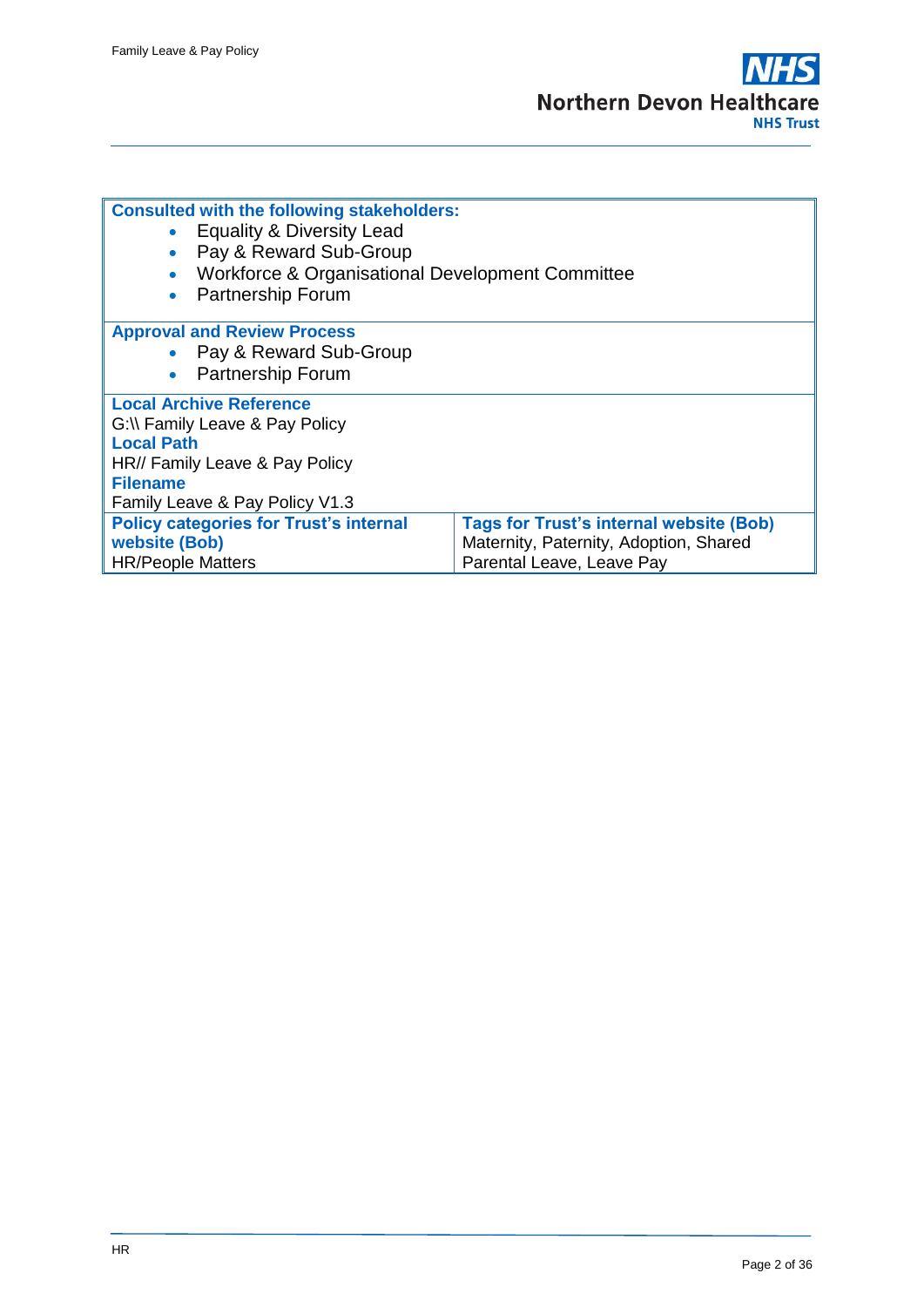

# **CONTENTS**

| 1. |                                                                           |  |
|----|---------------------------------------------------------------------------|--|
| 2. |                                                                           |  |
| 3. |                                                                           |  |
| 4. |                                                                           |  |
| 5. |                                                                           |  |
| 6. |                                                                           |  |
| 7. |                                                                           |  |
| 8. |                                                                           |  |
|    |                                                                           |  |
|    | 10. Time off to Accompany a Pregnant Woman to Ante-Natal Appointments) 31 |  |
|    |                                                                           |  |
|    | 12. Monitoring Compliance with and the Effectiveness of the Policy  33    |  |
|    |                                                                           |  |
|    |                                                                           |  |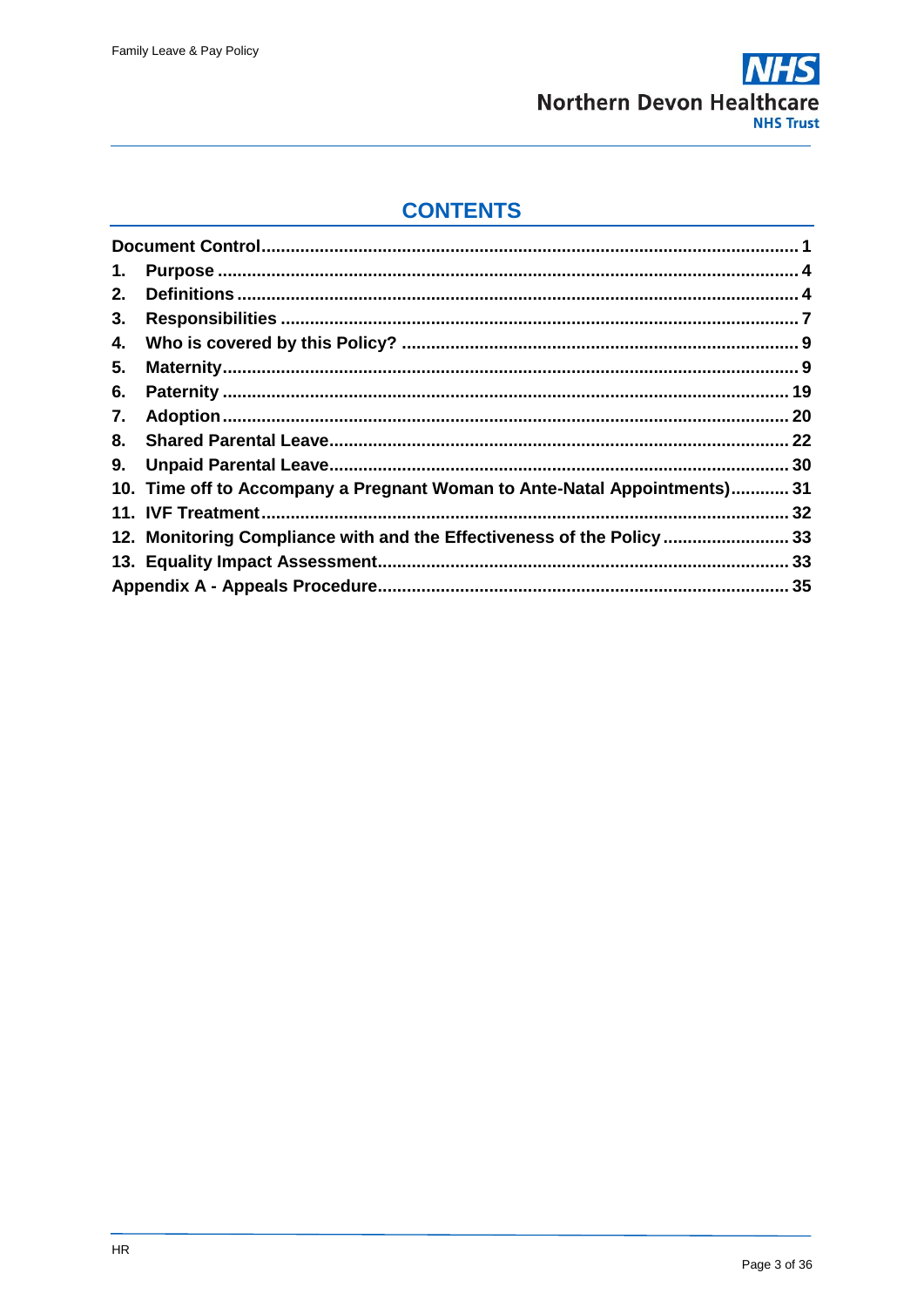# <span id="page-3-0"></span>**1. Purpose**

The purpose of this document is to detail, and ensure adherence to, Northern Devon Healthcare NHS Trust's statutory and contractual obligations for Family Leave and pay including Maternity, Paternity, Adoption and Parental Leave and pay. This Policy also covers arrangements for employees undertaking IVF. It provides a robust framework to ensure a consistent approach across the whole organisation.

The policy applies to all Trust staff; for further details see Section 4.

This Policy is intended to give relevant information and is not an exhaustive account of all the regulations. Reference can be made where necessary to the Agenda for Change Terms and Conditions of Service Handbook:

- Section 15 Maternity Leave & Pay
- Section 33 Caring for Children & Adults
- Section 34 Flexible Working Arrangements
- Section 35 Balancing Work and Private Lives

The Policy includes provisions contained in the Employment Rights Act 1996 as amended by the Employment relations Act 1999 and the Employment Act 2002, and the Children & Families Act 2014. Reference can also be made to the Health & Safety Executive (HSE) Pregnancy Guide, [www.gov.uk](http://www.gov.uk/) and advice as provided by the Department for Business Innovation & Skills and ACAS.

Nothing contained in the policy is intended to reduce an employee's statutory or contractual rights relating to family matters.

# <span id="page-3-1"></span>**2. Definitions**

#### **Mother**

**2.1.** The mother is the woman who gives birth to a child or the adopter (the adopter means the person who is eligible for adoption leave and/or pay. They can be male or female).

#### **Partner / Father**

**2.2.** The partner/father is the child's biological father or the partner of the mother/ adopter. This can be a spouse, civil partner or a partner who is living in an enduring relationship with the mother and the child.

#### **Expected week of confinement (EWC)**

**2.3.** The week in which the baby is due to be born.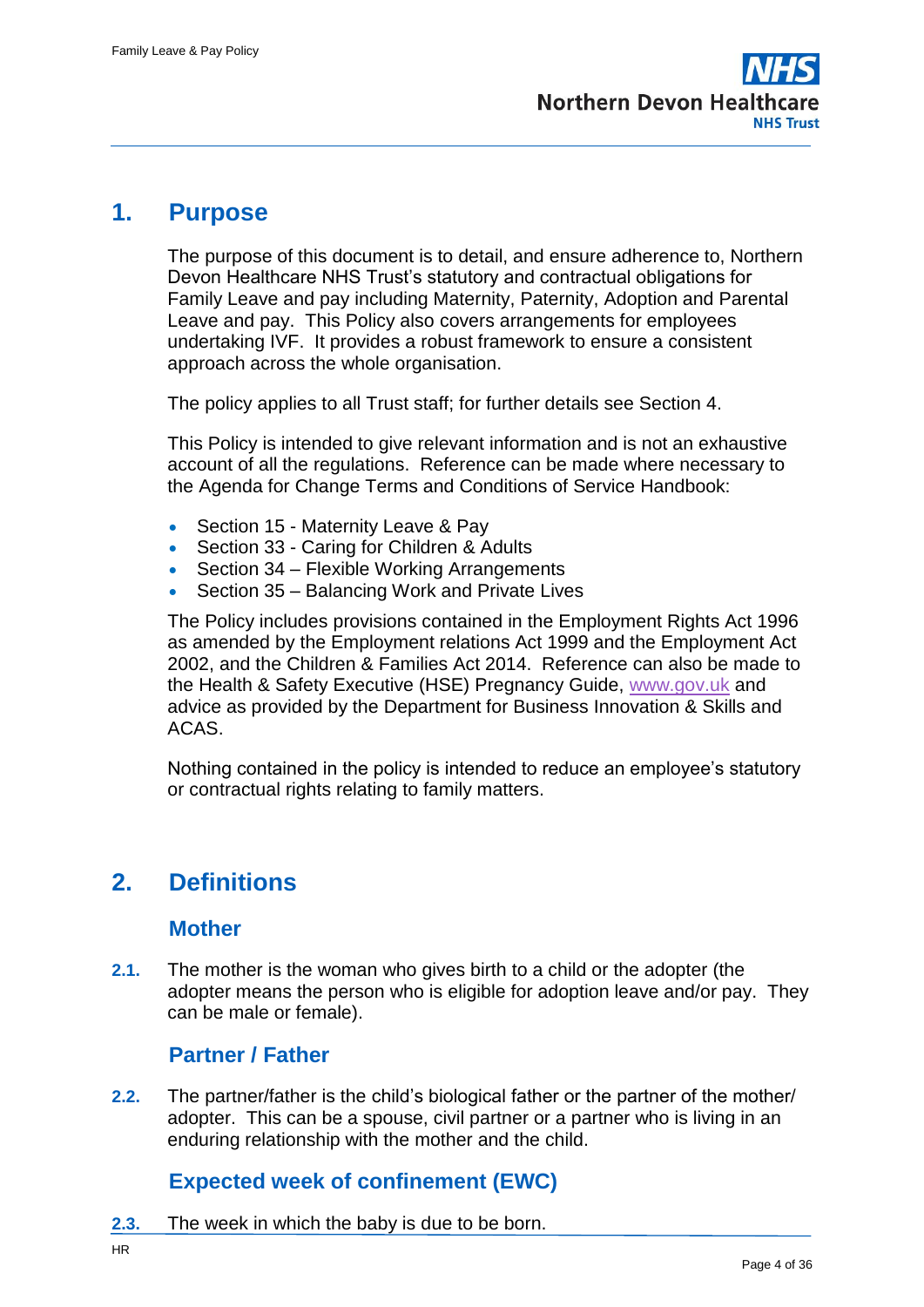# **Qualifying Week (QW)**

**2.4.** Qualifying week = 15th week before the EWC.

#### **Ordinary Maternity/Adoption Leave (OML/OAL)**

**2.5.** The statutory entitlement to a period of 26 weeks leave regardless of how long an employee has worked for the Trust. This will be unpaid unless an employee qualifies for Statutory Maternity/Adoption Pay, Occupational Maternity/Adoption Pay or Maternity/Adoption Allowance.

#### **Additional Maternity/Adoption Leave (AML/AAL)**

**2.6.** The statutory entitlement to a further period of up to 26 weeks unpaid leave, unless an employee qualifies for Occupational Maternity/Adoption pay, regardless of how long an employee has worked for the Trust.

### **Statutory Maternity/Adoption Pay (SMP/SAP)**

**2.7.** The minimum statutory level of Maternity/Adoption Pay that an employee is entitled to (through State provision) if an employee has 26 weeks continuous service with this Trust by the 15th week before their EWC/matching date and has paid sufficient National Insurance (NI) contributions.

#### **Statutory Maternity/Adoption Allowance (SMA/SAA)**

**2.8.** Allowance paid by the Department of Work & Pensions (DWP) to those employees who do not quality for Statutory Maternity/Adoption Pay. Eligibility is determined by the relevant Government Departments.

#### **Occupational Maternity/Adoption Pay (OMP/OMA)**

**2.9.** Based on eligibility, Maternity/Adoption pay which is payable by the Trust as the employer.

#### **MAT B1 Form**

**2.10.** The certificate provided by the employee's GP or Midwife, anticipating the potential date of the birth of the baby. MAT B1 certificates are usually issued to the employee 24-26 weeks into pregnancy.

# **Keep In Touch (KIT) Days**

**2.11.** Employees on maternity and adoption leave may choose to work up to 10 days during their maternity or adoption leave without causing their leave and pay to cease. These "Keep in Touch" (KIT) days must be agreed with the line manager and are paid. KIT days can be agreed either before maternity or adoption leave commences or during maternity or adoption leave.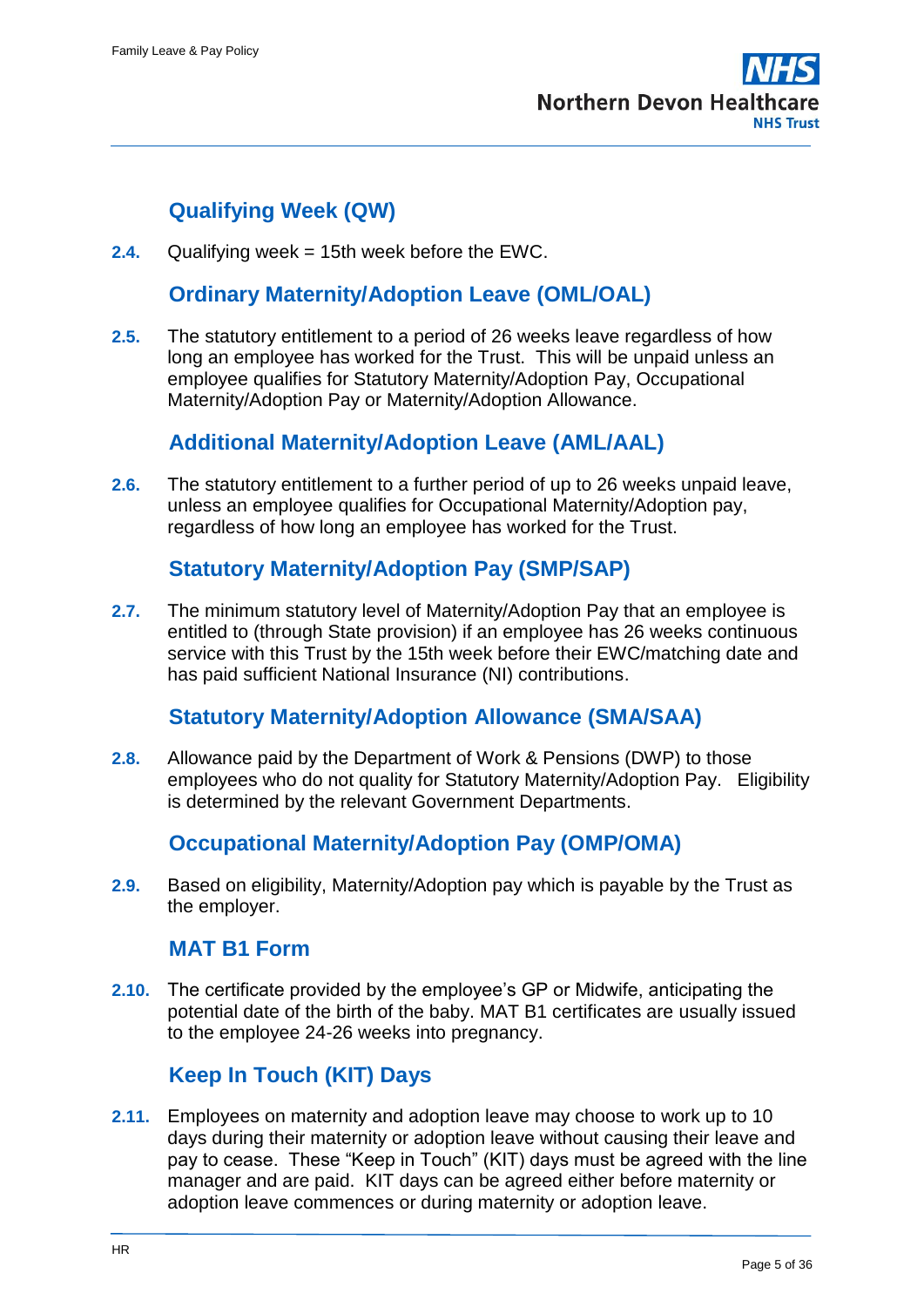# **Ordinary Paternity Leave (OPL)**

**2.12.** The statutory entitlement of the father of the child (including adoptive fathers), the mother's husband or partner (whether opposite or same sex), or nominated carer to take up to 2 weeks leave within 8 weeks (56 days) from the date of birth of the child. This is sometimes referred to as Maternity Support (Paternity) leave but for the purposes of this Policy is referred to as Paternity Leave.

# **Additional Paternity Leave (APL)**

**2.13.** The previous statutory entitlement of a father to take a further period of between 2 to 26 weeks leave provided the mother has returned to work with maternity leave remaining.

NOTE: Additional paternity leave and additional statutory paternity pay have been abolished as from 1st April 2015 and replaced with shared parental leave and pay (see below). The definition is included here for completeness.

#### **Surrogacy**

**2.14.** Intended parents in surrogacy ('parental order parents') will be eligible for adoption leave and pay and shared parental leave and pay so long as they meet the relevant criteria under the Human Embryology and Fertilisation Act 2008.

#### **Shared Parental Leave**

**2.15.** Shared parental leave is a new right which relates to babies due, or adoption matches/placements made, on or after 5th April 2015, that will enable eligible mothers, fathers, partners and adopters to choose how to share time off work after their child is born or placed.

# **Shared Parental Leave In Touch (SPLIT) Days**

**2.16.** Shared Parental Leave in Touch (SPLIT) days are being introduced for parents taking shared parental leave. These will be in addition to the KIT days already available for women on statutory maternity leave. Each parent will be entitled to 20 SPLIT days under shared parental leave.

# **Continuous Leave (shared parental leave)**

**2.17.** A period of leave that is taken in one block e.g. four weeks' leave. All notices compliant with the procedural requirements for a continuous period of leave, from eligible employees, will be accepted.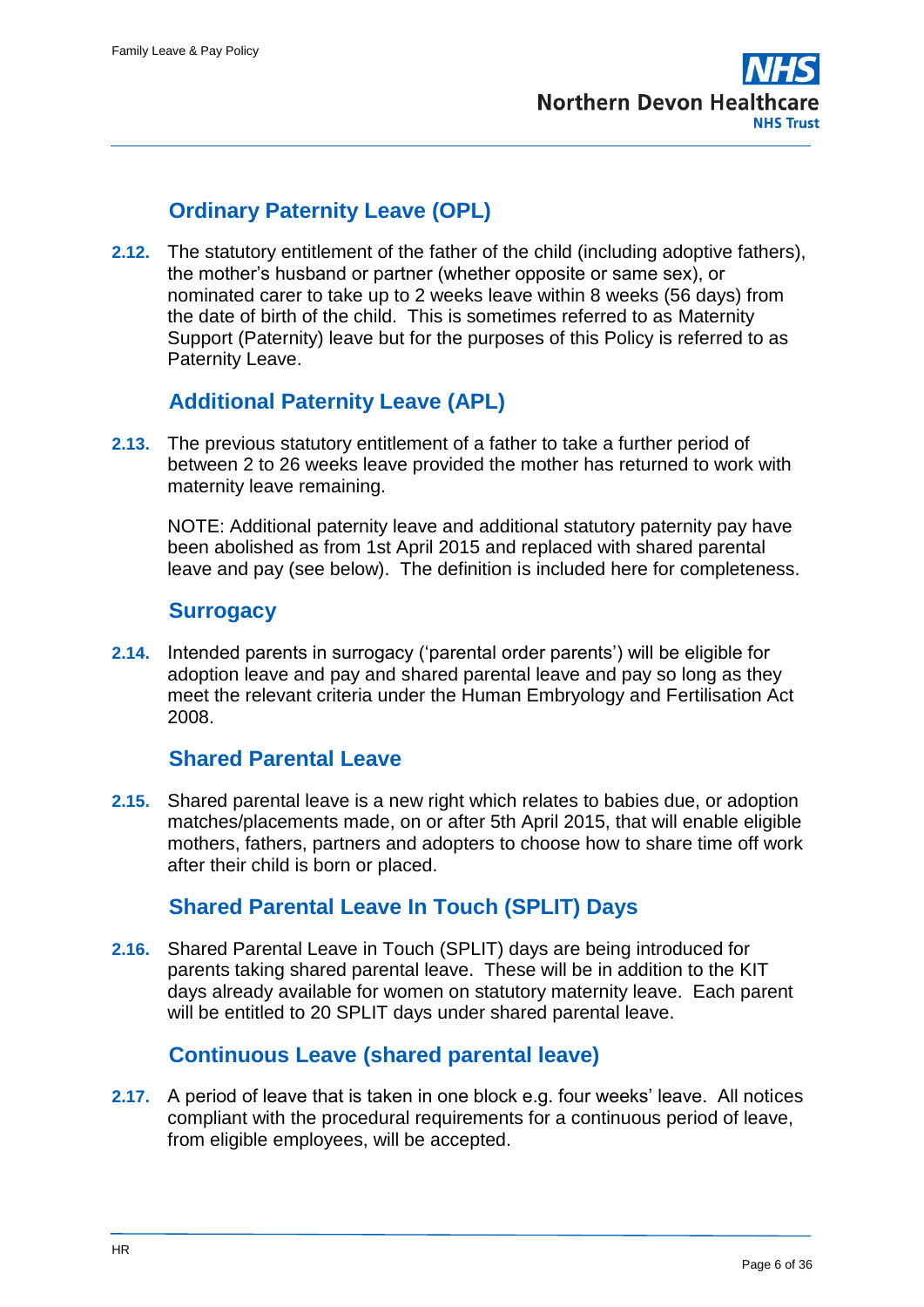

### **Discontinuous Leave (shared parental leave)**

**2.18.** A period of leave that is arranged around separate periods where the employee will return to work e.g. an arrangement where an employee will work every other week for a period of three months. All requests for discontinuous leave will be considered.

### **Unpaid Parental Leave**

**2.19.** Unpaid parental leave is intended to enable eligible employees with parental responsibilities to take unpaid time off to care for a child under 18 whether born to the parents or adopted (extended with effect from 5th April 2015).

# <span id="page-6-0"></span>**3. Responsibilities**

#### **Role of Chief Executive**

**3.1.** The Chief Executive has the overall responsibility for all personnel matters and for ensuring mechanisms are in place for the overall implementation, maintenance, monitoring and revision of this Policy.

#### **Role of the Human Resources and Payroll Departments**

**3.2.** The Trust's Human Resource Department will hold the responsibility for providing advice and guidance on the practical application of this policy for managers and staff. Updating of the policy will be in line with any statutory and NHS contractual amendments and Human Resources will monitor compliance with the policy.

Maternity, Paternity, Adoption and Parental Leave and Pay will be activated/ deactivated via a Change of Circumstances Form which will be raised by the line manager and actioned by the Payroll Department. The Payroll Department will be responsible for calculating and paying all Statutory and NHS Contractual Maternity, Paternity, Adoption and Shared Parental pay and paid Keep in Touch (KIT) and Shared Parental Leave in Touch (SPLIT) days.

# **The Role of Line Managers**

**3.3.** Line managers will be responsible for familiarising themselves with the contents of this policy so that they can provide guidance and support to their staff on maternity, paternity, adoption and parental leave and pay as their initial and main point of contact.

Line managers must deal with all requests for all types of Family Leave including Maternity, Paternity, Adoption and Parental Leave without any undue delay.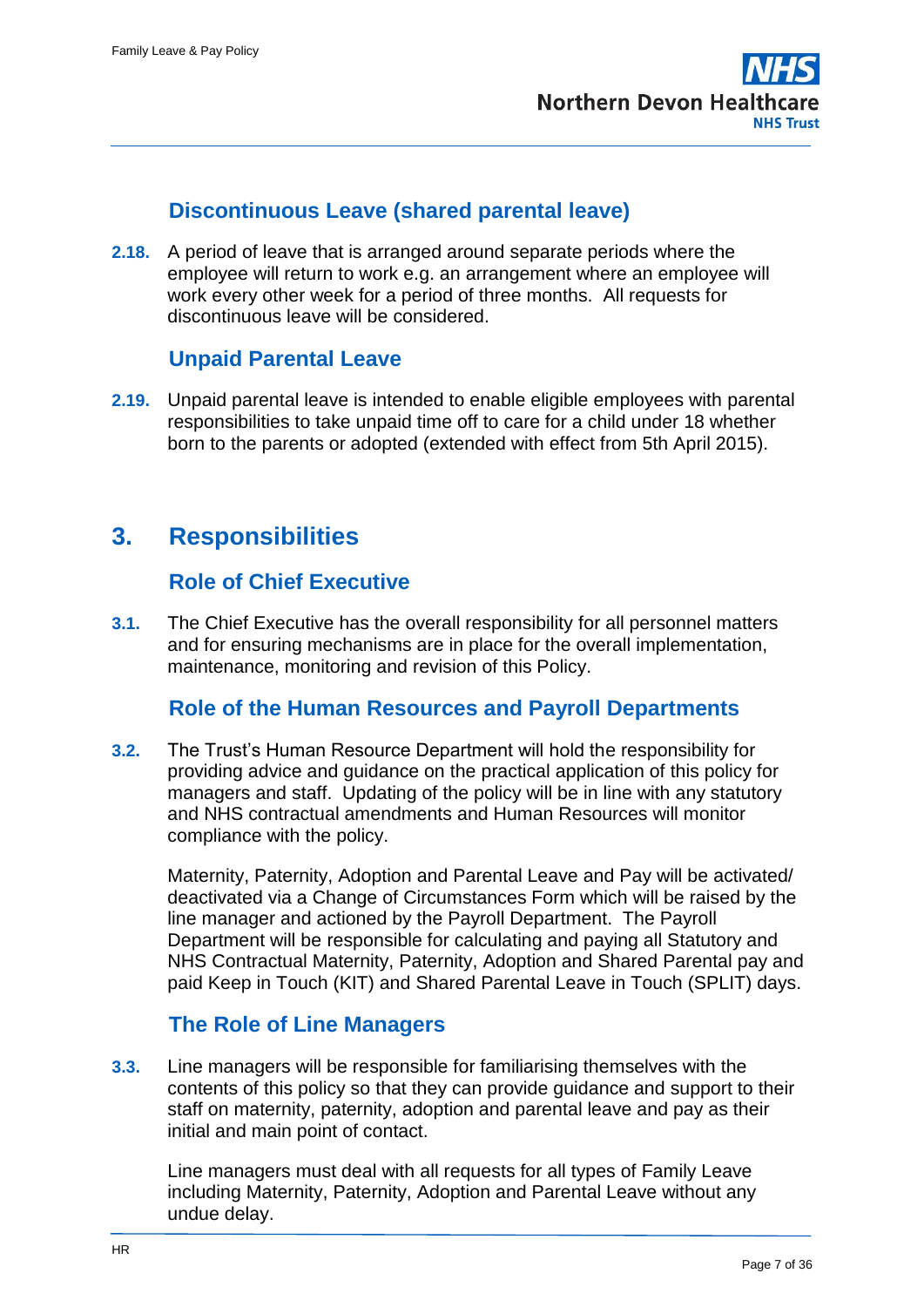The manager must view all applications with an open mind and follow a fair and justifiable decision making process.

If the manager decides to refuse to grant a Family, Maternity, Paternity, Adoption or Parental leave application they must take advice from their HR Representative and senior line manager prior to finalising their decision. They must then explain their reasons for refusing the request to the employee and prepare and provide in writing a thorough case outlining their decision making rationale for the employee who may appeal the decision using the procedure set out in Appendix A.

Line managers will be responsible for ensuring that, once notified by an employee that they are pregnant, they undertake the New and Expectant Mothers Risk Assessment (see the Trust's New & Expectant Mother's Policy) available on the Trust's intranet to ensure the safety of the employee and the employee's unborn child during pregnancy whilst at work. The risk assessment should be repeated regularly throughout the employee's pregnancy to ensure that it is kept up to date and any hazards identified during the whole period must be mitigated.

On receipt of the MAT B1 from the employee the manager must place a copy on the employee's personal file and submit the MAT B1 along with the completed "Maternity Pay and Leave Application Form" (see Toolkit) to Payroll.

# **The Responsibility of Staff**

**3.4.** Employees are responsible for co-operating in the Family, Maternity, Paternity, Adoption and Parental Leave procedures and must make every effort to attend meetings arranged by management.

While an employee does not have to inform their employer that they are pregnant or breastfeeding, it is important for the employee and for the employee's child's health and safety protection that they provide their manager with written notification as early as possible. Please refer to the Trust's New and Expectant Mothers at Work Policy.

Pregnant staff are responsible for informing their manager of their pregnancy in writing before the end of the 15th week before their expected week of confinement (EWC) at the latest.

Pregnant staff will need to submit the MAT B1 and completed "Maternity Pay and Leave Application Form" (see Toolkit) to their manager in a timely manner.

Employees will be asked to help with the relevant risk assessment(s); it is important that any advice an employee has received from their doctor or midwife which could impact on the assessment is passed on to the line manager or person carrying out the risk assessment(s).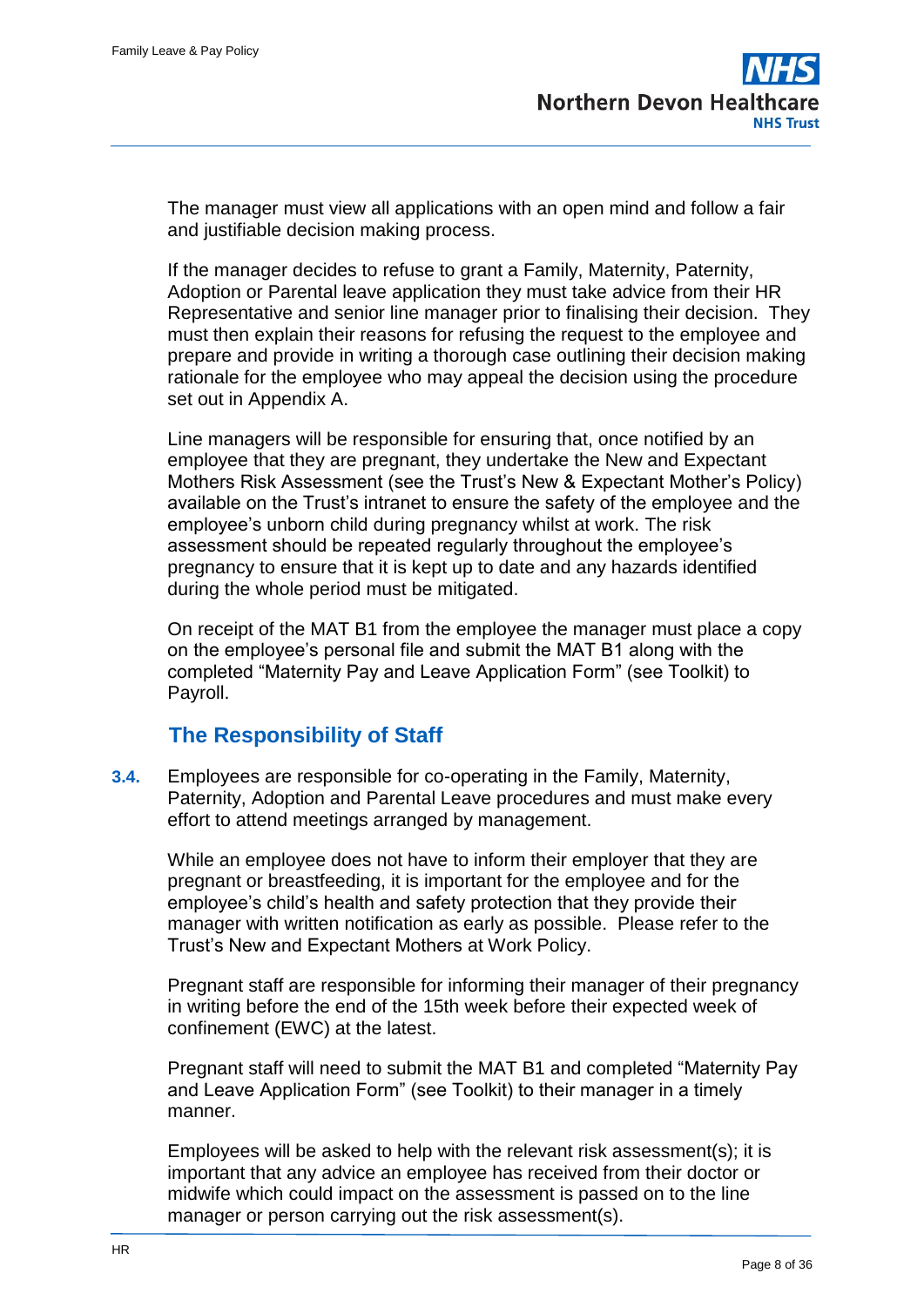# <span id="page-8-0"></span>**4. Who is covered by this Policy?**

For maternity/adoption leave and pay:

 Any employee of the Trust who has become pregnant, who is fostering to adopt or who has been matched with a child for adoption.

For paternity leave and pay:

 Any employee of the Trust, whose partner has become pregnant, is fostering to adopt or been matched with a child for adoption.

For shared parental leave:

- Mothers who have elected to bring their maternity/adoption leave to an early end and Opt-In to a period of shared parental leave and pay instead;
- any employee whose partner has become pregnant or been matched with a child for adoption (subject to certain qualifying and earnings criteria);
- the partner of any employee of the Trust who has become pregnant or who has been matched with a child for adoption or who has adopted a child following a period of fostering, whether or not they work for the Trust (subject to certain qualifying and earnings criteria).

For unpaid parental leave:

 any employee with at least one years' service who has a child under 18 years old (from 5th April 2015).

NB – no extra leave is given for multiple births

# <span id="page-8-1"></span>**5. Maternity**

#### **Eligibility for Maternity Leave**

**5.1.** An employee working full-time or part-time on a substantive contract of employment will be entitled to paid and unpaid maternity leave under the NHS contractual maternity pay scheme if she satisfies the following requirements:

She has 12 months continuous service (see below) with one or more NHS employers at the beginning of the 11th week before the expected week of childbirth; and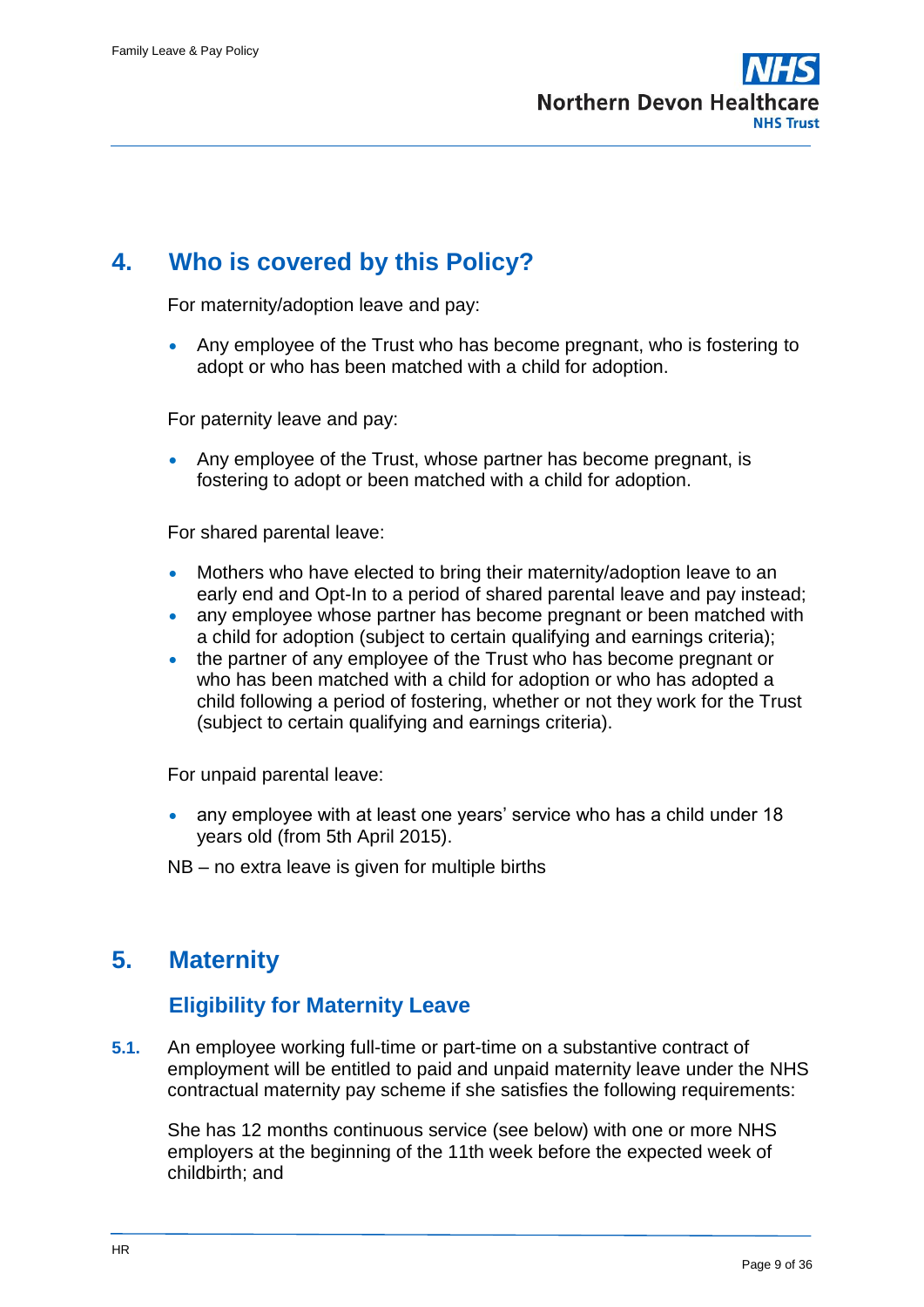She notifies her Manager in writing before the end of the 15th week before the expected week of childbirth (or if this is not possible, as soon as is reasonably practicable thereafter):

- a) Of her intention to take maternity leave;
- b) Of the date she wishes to start her maternity leave (see below);
- c) That she intends to return to work with the same or another NHS employer for a minimum period of 3 months after her maternity leave has ended;
- d) And provides a MATB1 form from her midwife or GP stating the Expected Date of Childbirth.

# **Changing the Maternity Leave Start Date**

**5.2.** If the employee subsequently wants to change the date from which she wishes her leave to start she should notify her Manager at least 28 days beforehand or, if this is not possible, as soon as is reasonably practicable beforehand.

# **Confirming Maternity Leave and Pay**

- **5.3.** Following discussion with the employee, the Manager should confirm in writing:
	- The employee's paid and unpaid leave entitlements under this agreement (or statutory entitlements if the employee does not qualify under this agreement);
	- Unless an earlier return date has been given by the employee, her expected return date based on her 52 weeks paid and unpaid leave entitlement under this agreement; and
	- The length of any period of accrued annual leave which it has been agreed may be taken following the end of the formal maternity leave period (see Section 5.21 below)
	- The need for the employee to give at least 28 days' notice if she wishes to return to work before the expected return date.
	- Complete a change of circumstances form and send this to Payroll without delay.

Managers are advised to use the appropriate letter template provided in the Toolkit to assist with this.

# **Keeping in Touch (KIT)**

**5.4.** Before going on leave, the Manager and the employee should also discuss and agree any voluntary arrangements for Keeping In Touch (KIT) during the employee's maternity leave including: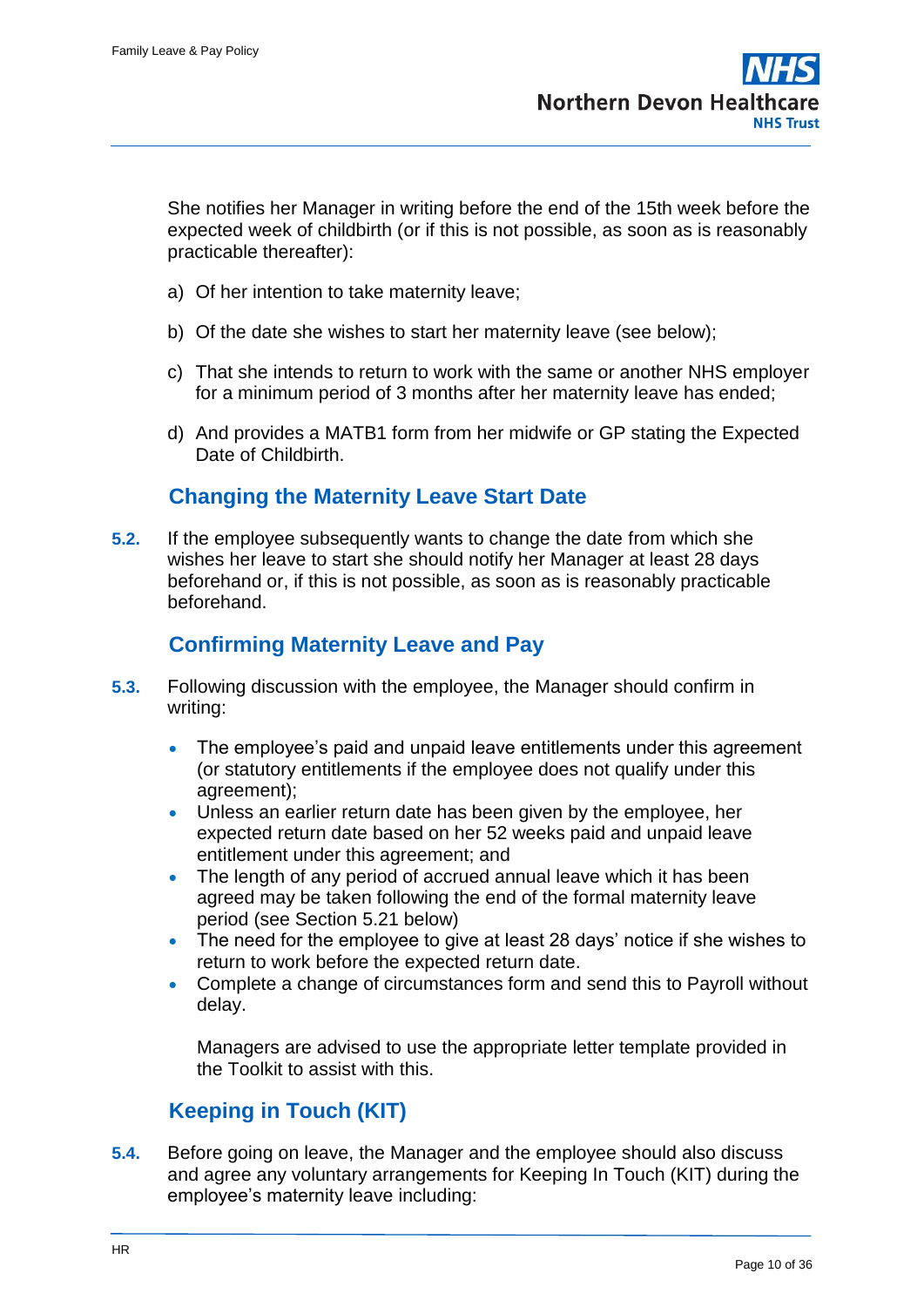Any voluntary arrangements that the employee may find helpful to keep her in touch with developments at work, and nearer the time of her return, to help facilitate her return to work. For example the provision of Team Meeting Notes, Chief Executive Bulletins and/or other Trust publications whether distributed by e-mail, on the Trust's intranet or by hard copy;

The employee keeping the employer in touch with any developments that may affect her intended date of return.

Whether the employee might wish to undertake paid Keep in Touch (KIT) days during their maternity leave.

#### **Work during the Maternity Leave period – Keep in Touch (KIT) days**

**5.5.** To facilitate the process of keeping in touch days (KIT days), it is important that the manager and employee have early discussion to plan and make arrangements for KIT days before the employee's maternity leave takes place.

An employee may work for up to a maximum of 10 KIT days without bringing her maternity leave to an end. Any days of work will not extend the maternity leave period.

An employee may not work during the 2 weeks of compulsory maternity leave immediately after the birth of her baby.

The work on KIT days can be consecutive or not and can include training or other activities which enable the employee to keep in touch with the workplace.

Any such work must be by agreement and neither the Trust nor the employee can insist upon it.

The employee will be paid at their basic pay rate, for the hours worked during KIT days, less appropriate maternity leave payment for KIT days worked. Payments will be calculated using the hourly rate multiplied by the total number of hours worked (up to a maximum of 12 hours per KIT day). Normal pay enhancements will not apply for KIT days.

Working for part of any day will count as one completed KIT day.

A record of KIT days worked should be kept using the KIT Day Claim Form (See toolkit).

Managers should complete a change of circumstances form and submit to payroll in a timely manner for KIT days worked.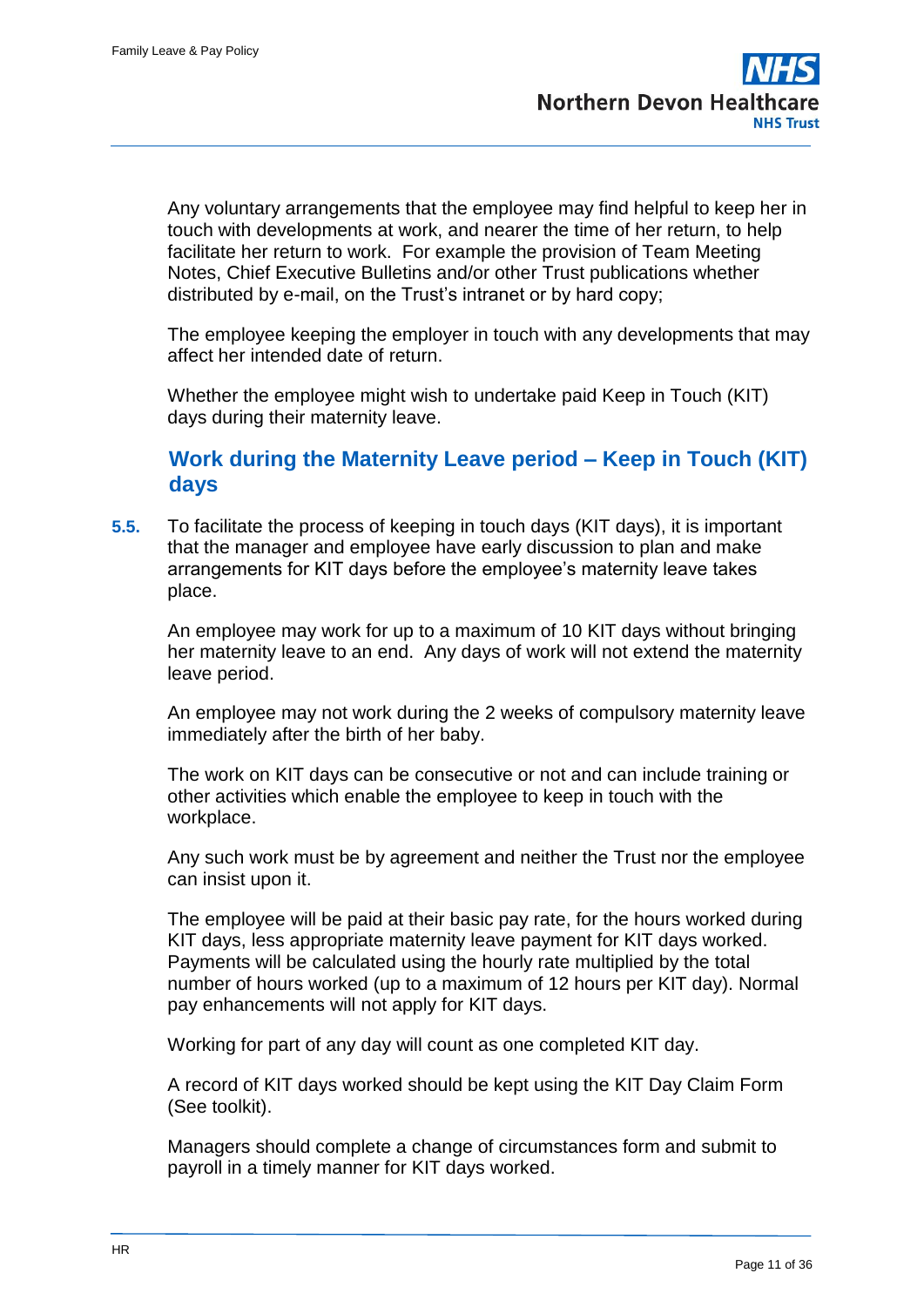Any employee who is breastfeeding must be risk assessed and facilities provided in accordance within Section 5.14. Managers must refer to the Trust's New and Expectant Mothers at Work Policy.

### **Paid NHS Contractual Maternity Leave**

**5.6.** *NHS Occupational Maternity Pay (Agenda for Change and Medical & Dental Staff only).*

Where an employee intends to return to work the amount of NHS contractual maternity pay receivable is as follows:-

- i) For the first 8 weeks of absence, the employee will receive full pay, less any Statutory Maternity Pay or Maternity Allowance (including any dependants allowances) receivable;
- ii) For the next 18 weeks, the employee will receive half of full pay plus any Statutory Maternity Pay or Maternity Allowance (including any dependant's allowances) receivable, providing the total receivable does not exceed full pay.
- iii) For the next 13 weeks, the employee will receive the standard rate of Statutory Maternity Pay or Maternity Allowance.

#### *Distribution of Maternity Pay during Maternity Leave Period*

By prior agreement with the Trust Occupational Maternity Pay may be paid in a different way, for example a combination of full pay and half pay or a fixed amount spread equally over the maternity leave period.

Occupational maternity pay can be averaged over the leave period but Statutory Maternity Pay cannot.

#### **Calculation of Maternity Pay**

- **5.7.** Full pay will be calculated using the average weekly earnings rules used for calculating Statutory Maternity Pay entitlements, subject to the following qualifications:
	- i) In the event of a pay award or annual increment being implemented before the paid maternity leave period begins, the maternity pay should be calculated as though the pay award or annual increment had effect throughout the entire Statutory Maternity Pay calculation period. If such a pay award was agreed retrospectively, the maternity pay should be re-calculated on the same basis;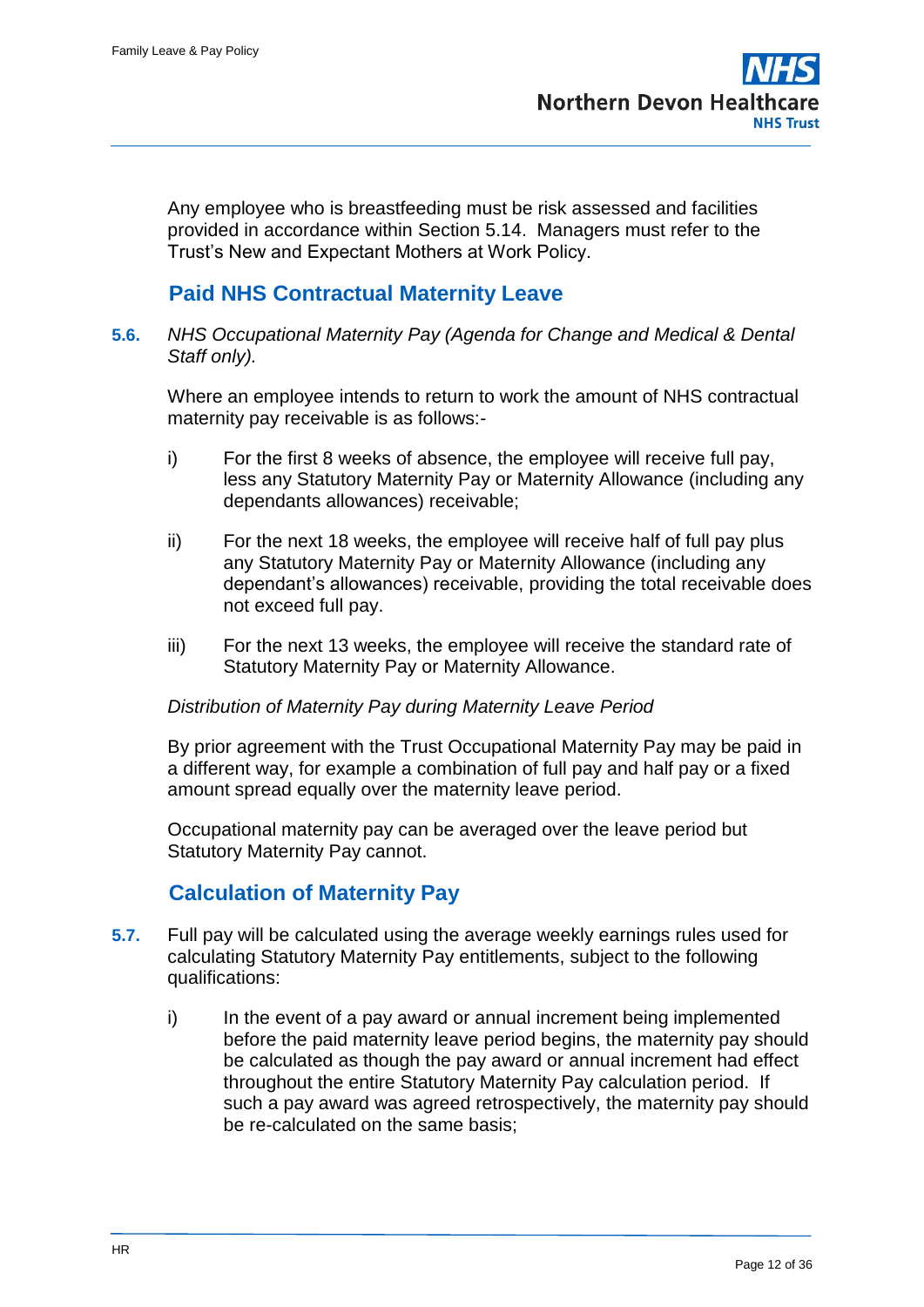- ii) In the event of a pay award or annual increment being implemented during the paid maternity leave period, the maternity pay due from the date of the award or annual increment should be increased accordingly. If such a pay award was agreed retrospectively, the maternity pay should be recalculated on the same basis;
- iii) In the case of an employee on unpaid sick absence or on sick absence attracting half pay during the whole or part of the period used for calculating average weekly earnings in accordance with the earnings rules for Statutory Maternity Pay purposes, average weekly earnings for the period of sick absence shall be calculated on the basis of notional full sick pay.

# **Unpaid Contractual Maternity Leave**

**5.8.** Employees will also be entitled to 13 week's as unpaid leave to bring the total of leave to 52 weeks. However, this may be extended by local agreement in exceptional circumstances for example, where employees have sick pre-term babies or multiple births.

# **Commencement and Duration of Leave**

**5.9.** An employee may begin her maternity leave at any time between 11 weeks before the expected week of childbirth and the expected week of childbirth provided she gives the required notice.

# **Sickness Prior to Childbirth**

**5.10.** If an employee is off work ill, or becomes ill, with a pregnancy related illness during the last 4 weeks before the expected week of childbirth, maternity leave will normally commence at the beginning of the fourth week before the expected week of childbirth or the beginning of the next week after the employee last worked, whichever is later.

Odd days of pregnancy related illness during this period may be disregarded for this purpose if the employee wishes to continue working until the maternity leave date previously notified to their Manager.

Sickness absence prior to the last 4 weeks before the expected week of childbirth, supported by a medical certificate of incapacity for work as pregnancy related shall be treated in accordance with the relevant section(s) of the Trust's Managing Sickness Absence Policy.

#### **Premature Birth**

**5.11.** Where an employee's baby is born alive prematurely, the employee will be entitled to the same amount of maternity leave and pay as if her baby was born at full term.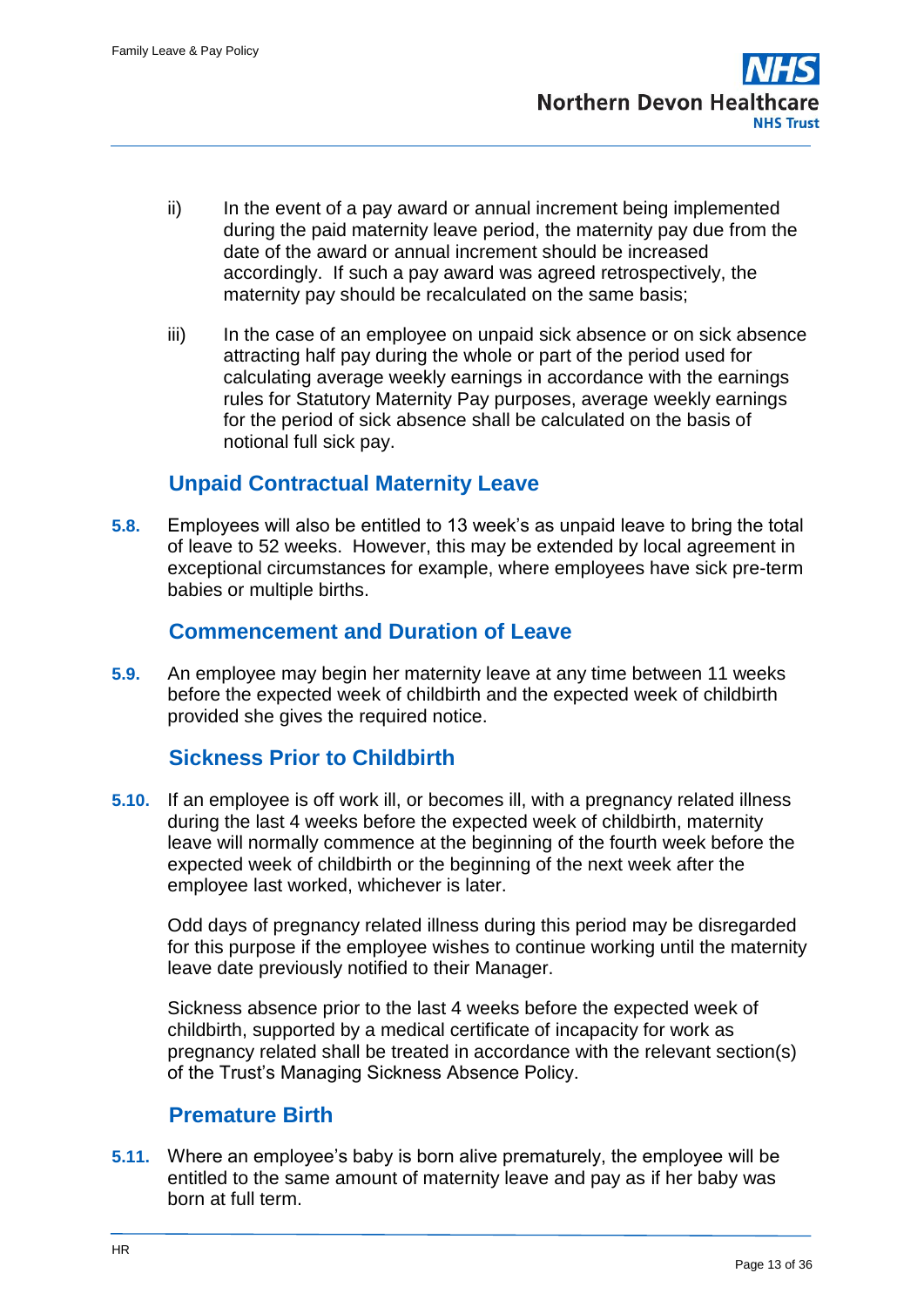Where an employee's baby is born before the 11th week before the expected week of childbirth and the employee has worked during the actual week of childbirth, maternity leave will start on the first day of the employee's absence.

Where an employee's baby is born before the 11th week before the expected week of childbirth, and the employee has been absent from work on certified sickness absence during the actual week of childbirth, maternity leave will start the day after the day of birth.

Where an employee's baby is born before the 11th week before the expected week of childbirth and the baby is in hospital the employee may split her maternity leave entitlement, taking a minimum period of 2 weeks leave immediately after childbirth and the rest of her leave following her baby's discharge from hospital.

#### **Still Birth**

**5.12.** Where an employee's baby is still born after the 24th week of pregnancy the employee will be entitled to the same amount of maternity leave and pay as if her baby was born alive.

#### **Miscarriage**

**5.13.** Where an employee has a miscarriage before the 25th week of pregnancy sick leave provisions will apply as per the Trust's Sickness Absence Management Policy section relating to pregnancy related sickness absence.

# **Health and Safety of Employees Pre and Post Birth**

**5.14.** Where an employee is pregnant, has recently given birth or is breastfeeding, the Manager should carry out a risk assessment of her working conditions (please refer to the New and Expectant Mothers at Work Policy in the Health and Safety section of BOB). If it is found, or a medical practitioner considers, that an employee or her child would be at risk were she to continue with her normal duties the manager should provide suitable alternative work for which the employee will receive her normal rate of pay. Where it is not reasonably practicable to offer suitable alternative work the employee should be suspended on full pay.

These provisions also apply to an employee who is breastfeeding if it is found that her normal duties would prevent her from successfully breastfeeding her child.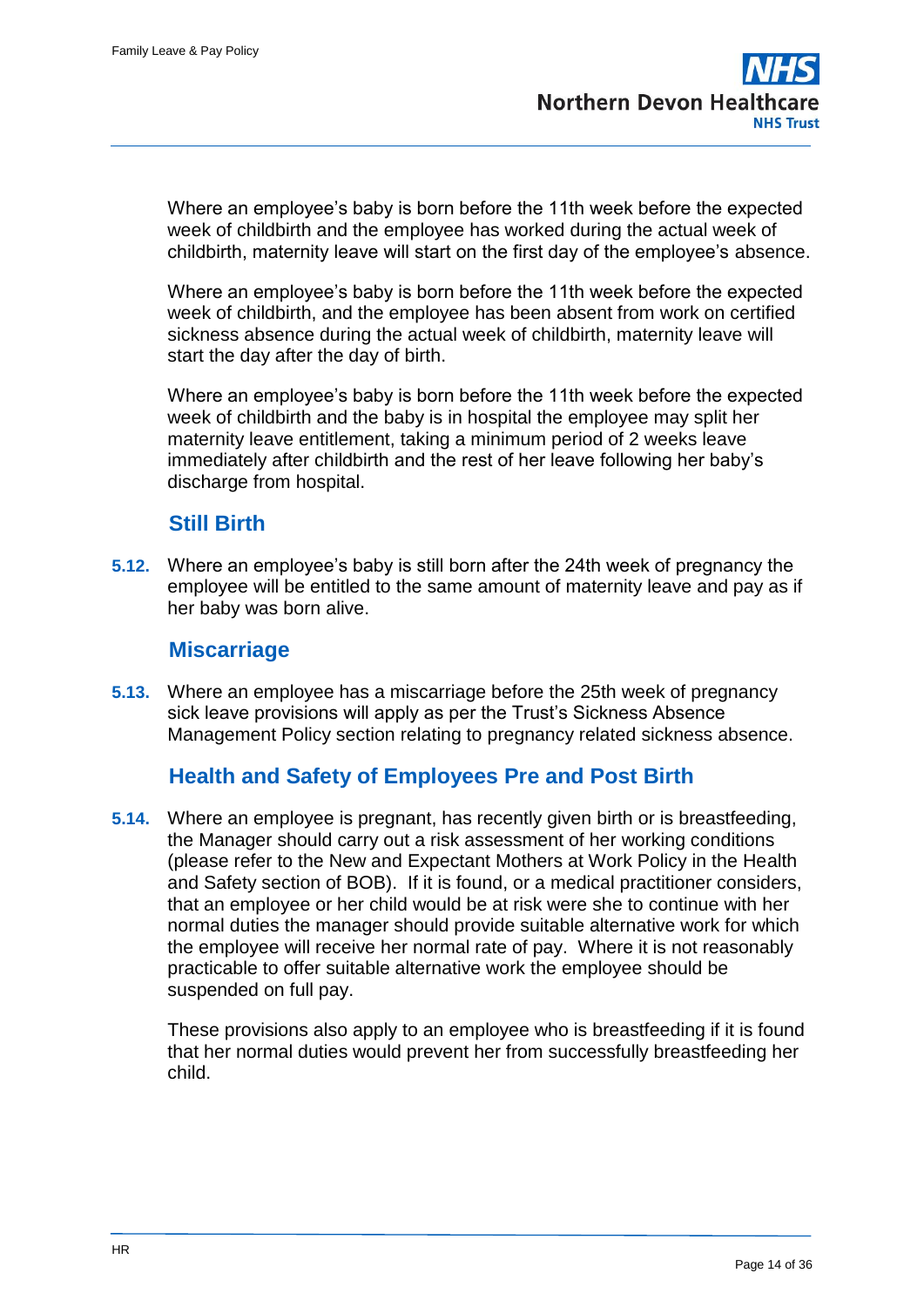# **Return to Work**

**5.15.** An employee who intends to return at the end of her full maternity leave will not be required to give any further notification to their Manager, although if she wishes to return early she must give at least 28 days' notice. An employee wishing to end their maternity leave and share parental leave should follow the guidance set out in Section 8 below.

An employee has the right to return to her job under her original contract and on no less favourable terms and conditions.

# **Returning on Flexible Working Arrangements**

**5.16.** If at the end of maternity leave the employee wishes to return to work on different hours the manager has a duty to consider this wherever possible, with the employee returning to work on different hours in the same job. If this is not possible the manager must provide written, objectively justifiable reasons for this and the employee should return to the same grade and work of a similar nature and status to that which they held prior to their maternity leave absence.

Employees should refer to the Flexible Working Policy and follow the guidance on applying for flexible working arrangements.

If it is agreed that the employee will return to work on a flexible basis, including changed or reduced hours, for an agreed temporary period this will not affect the employee's right to return to her job under her original contract at the end of the agreed period.

# **Sickness Following the End of Maternity Leave**

**5.17.** In the event of illness following the date the employee was due to return to work normal sick leave provisions will apply as necessary.

# **Failure to Return to Work**

**5.18.** In circumstances where an employee has notified her manager of her intention to return to work with the Trust or a different NHS employer and fails to do so within 15 months of the beginning of her maternity leave, she will be liable to refund the whole of her Maternity Pay less any Statutory Maternity Pay, received.

Where an employee does not resume employment but undertakes regular Bank or NHSP work for the Trust or a different NHS employer it will be necessary for them to evidence that they have undertaken a minimum of one shift a week for a period of 3 months within the 15 months of the beginning of their maternity leave, in order to not be liable to refund the whole of their maternity pay less any Statutory Maternity pay, received.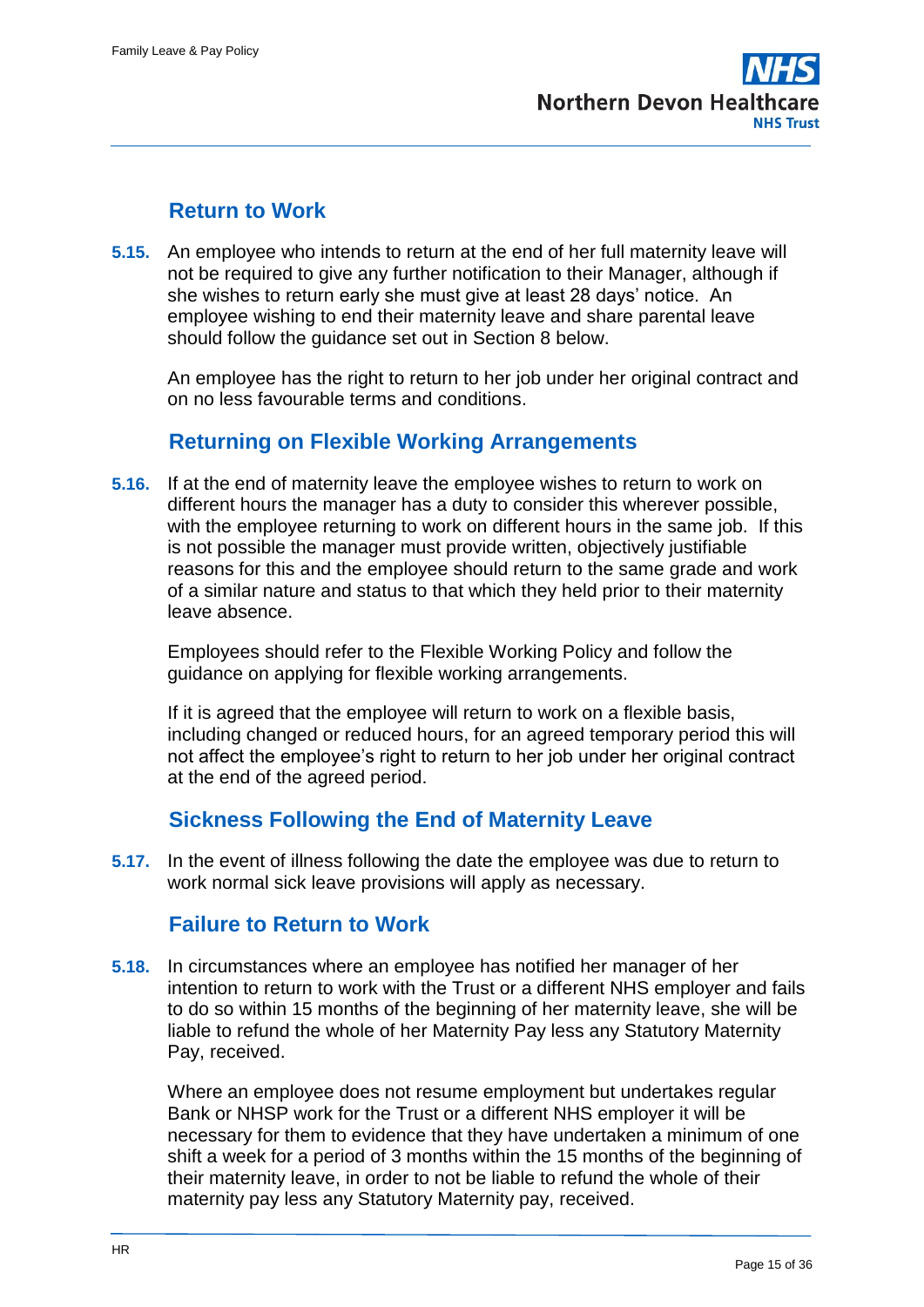In cases where the Trust feels that to enforce this provision would cause undue hardship or distress, the Trust will have the discretion to waive their rights to recovery.

# **Fixed Term Contracts or Training Contracts**

**5.19.** Employees subject to fixed term or training contracts which expire after the 11th week before the expected week of childbirth and who satisfy the conditions in Sections 6.2 and 6.3 a, b and d shall have their contracts extended so as to allow them to receive the 52 weeks maternity leave which includes paid NHS Contractual and Statutory Maternity Pay and the remaining 13 weeks of unpaid maternity leave.

Absence on maternity leave (paid and unpaid) up to 52 weeks before a further NHS appointment shall not constitute a break in service.

If there is no right of return to be exercised because the contract would have ended if pregnancy and childbirth had not occurred the repayment provisions set out in Section 5.18 above will not apply.

Employees on fixed term contracts who do not meet the 12 months continuous service condition set out in 5.1 above may still be entitled to Statutory Maternity Pay. Managers who are uncertain how to manage employees on fixed term contracts who become pregnant should seek advice from the HR Operations Team and/or from the Payroll Department.

Entitlement to annual leave and bank holidays also apply (see below).

#### **Rotational Training Contracts**

**5.20.** Where an employee is on a planned rotation of appointments with one or more NHS employers as part of an agreed programme of training, she shall have the right to return to work in the same post or in the next planned post irrespective of whether the contract would otherwise have ended if pregnancy and childbirth had not occurred. In such circumstances the employee's contract will be extended to enable the practitioner to complete the agreed programme of training.

# **Contractual Rights**

**5.21.** During the maternity leave (both paid and unpaid) an employee retains all her contractual rights except remuneration.

Maternity leave, whether paid or unpaid, shall count as service for any annual increments applied to their post through Agenda for Change, so employees will receive annual increments during absence on maternity leave; and counts for the purposes of any service qualification period for additional annual leave.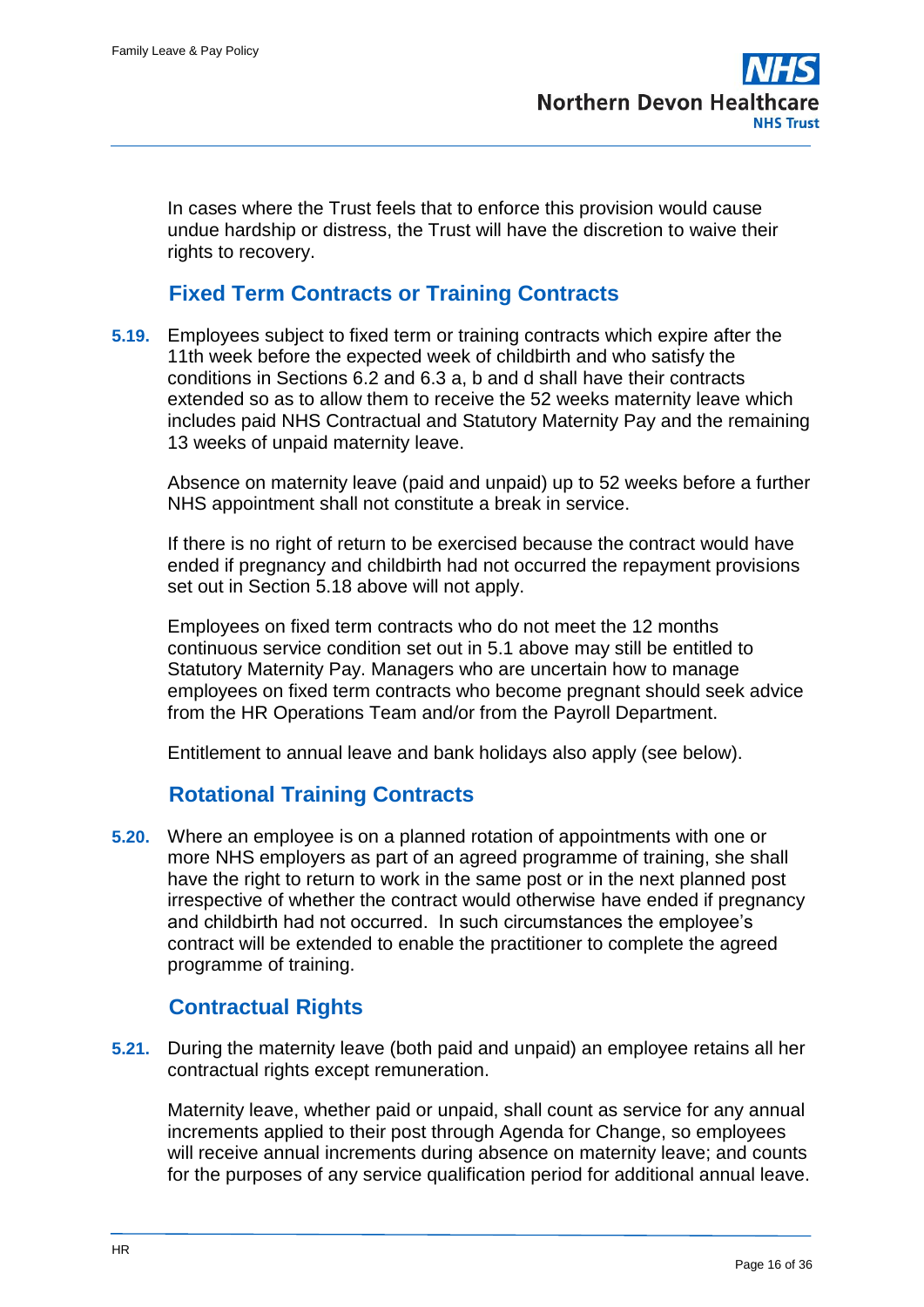Annual leave will continue to accrue during maternity leave, whether paid or unpaid. Where the amount of accrued annual leave would exceed normal carry over provisions, it may be mutually beneficial to both the Trust and the employee for the employee to take annual leave before and/or after the formal (paid and unpaid) maternity period. The amount of annual leave to be taken in this way, or carried over, should be discussed and agreed between the employee and the manager. Payment in lieu may be considered as an option where accrual of annual leave exceeds normal carry over provisions.

Employees will be entitled to accrue Bank Holiday entitlement during maternity leave, whether paid or unpaid.

The Trust operates a Childcare Voucher Scheme which employees may choose to join. This is a salary sacrifice scheme and further details can be accessed via the Childcare section on the Trust's intranet, BOB.

# **Pensions**

**5.22.** Pension rights and contributions shall be dealt with in accordance with the provisions of the NHS Superannuation Regulations. Further information may be obtained from the Trust's Pensions Officer.

# **Antenatal and Postnatal Care**

**5.23.** Pregnant employees have the right to paid time off for antenatal and postnatal care. Antenatal care may include relaxation and parent-craft classes as well as appointments for antenatal care. The right for a pregnant employee to be accompanied or to accompany a pregnant employee to antenatal appointments is set out in Section 10 below.

Women who have recently given birth and who have returned to work should have paid time off for post-natal care e.g. attendance at health clinics.

Managers are required to undertake a risk assessment and to provide breastfeeding women with suitable private rest facilities. Please refer to the Trust's New and Expectant Mothers' Policy on the Intranet (under Health & Safety). Consideration should be given to flexible working requests to support breastfeeding women at work.

# **Employees Not Returning to NHS Employment**

**5.24.** An employee who satisfies the conditions in Section 5.1, except that she does not intend to work with the same or another NHS employer for a minimum period of 3 months after her maternity leave has ended, will be entitled to pay equivalent to Statutory Maternity Pay, which is paid at 90% of her average weekly earnings for the first 6 weeks of her maternity leave and reduces to a flat rate sum for the following 33 weeks.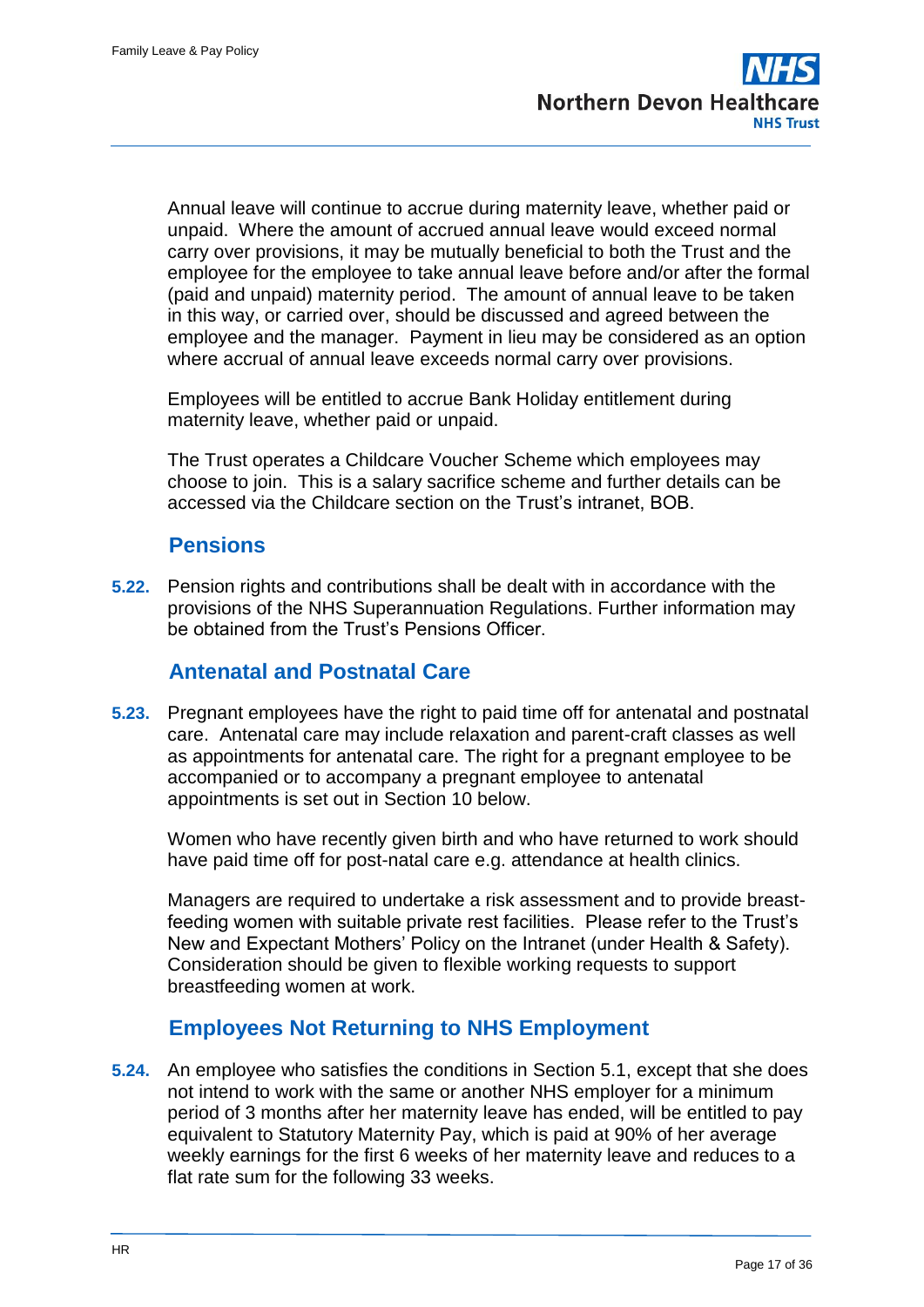### **Employees with less than 12 Months Continuous Service**

**5.25.** If an employee does not satisfy the conditions for Occupational Maternity Pay she may be entitled to Statutory Maternity Pay. Statutory Maternity Pay will be paid regardless of whether she satisfies the conditions in Section 5.1. If her earnings are too low for her to qualify for Statutory Maternity Pay, or she does not qualify for another reason, she may be able to claim Maternity Allowance from her local Job Centre Plus or Social Security Office.

All employees have the right to take 52 weeks of maternity leave whether or not they return to NHS employment.

#### **Continuous Service**

- **5.26.** For the purposes of calculating whether the employee meets the 12 months continuous service with one or more NHS employer's qualification the following provisions shall apply:
	- i) NHS employers include NHS England, CCGs, NHS Boards, NHS Trusts, Primary Care Trusts and the Northern Ireland Health Service;
	- ii) A break in service of 3 months or less will be disregarded (though not count as service).

The following breaks in service will also be disregarded (though not count as service):

- i) Employment under the terms of an honorary contract;
- ii) Employment as a locum with a general practitioner for a period not exceeding 12 months;
- iii) A period of up to twelve months spent abroad as part of a definite programme of postgraduate training on the advice of the Postgraduate Dean or College or Faculty Advisor in the specialty concerned;
- iv) A period of voluntary service overseas with a recognised international relief organisation for a period of 12 months, which may exceptionally be extended for a further 12 months at the discretion of the employer which recruits the employee on her return;
- v) Absence on an employment break scheme in accordance with the Trust's Employment/Career Break Policy;
- vi) Absence on maternity leave (paid or unpaid) as provided for under this agreement.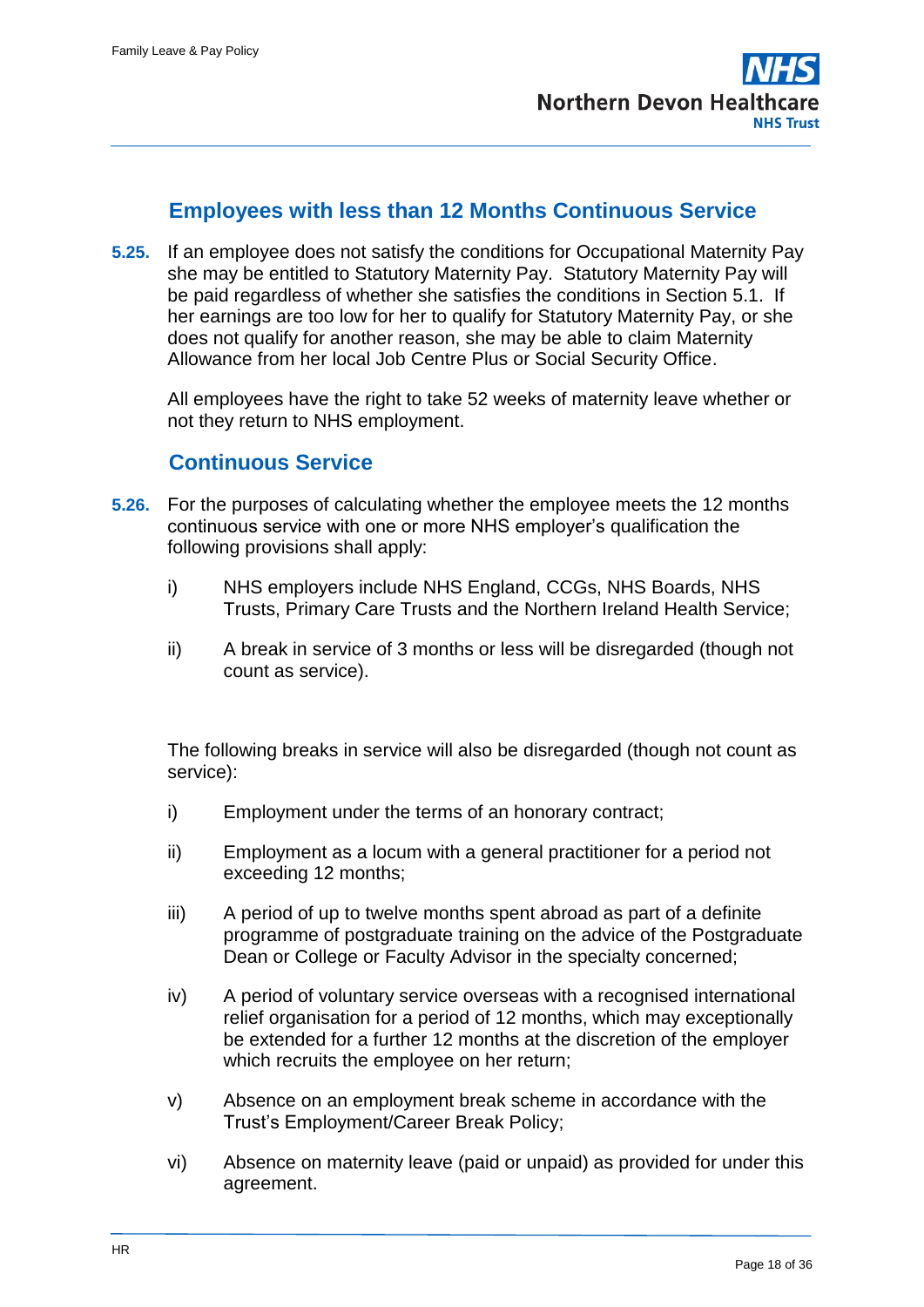Employment as a trainee with a General Medical Practitioner in accordance with the provisions of the Trainee Practitioner Scheme shall similarly be disregarded and count as service.

Further guidance on maternity and adoption rights including leave and pay can be found in the Agenda for Change Handbook (varied from time to time) and on [www.gov.uk](http://www.gov.uk/)

# <span id="page-18-0"></span>**6. Paternity**

Paternity leave is provided to enable employees to support a partner who has had a baby. Paternity leave is sometimes referred to as Maternity Support (Paternity) Leave.

This applies to the baby's biological father, a partner / husband that is not the baby's biological father and a female partner in a same sex couple as long as the partner is in an enduring family relationship with the mother and child, is responsible for the child's upbringing and is taking time off work to support the mother and / or care for the child.

It also applies to employees who are the secondary carer for an adopted child, at the time of adoption.

### **Duration of Ordinary Paternity Leave and whether paid or unpaid**

- **6.1.** Employees with 26 weeks continuous NHS service at the EWC can take up to two weeks ordinary paternity leave
	- in one block of either one or two weeks and
	- within 8 weeks (56 days) of the birth / adoption placement.

Eligible employees will receive up to 2 weeks Occupational Paternity Pay (based on average weekly earnings) depending on the duration of the ordinary paternity leave that they take.

Employees with less than 26 weeks NHS service at the EWC may be entitled to Statutory Paternity Pay subject to qualifying conditions.

Rights to take time off to attend antenatal classes will be given in accordance with the provisions set out in Section 9 below.

# **Who qualifies for Ordinary Paternity Leave**

**6.2.** A biological father or a mother's partner with responsibility for bringing up a child and a minimum of 26 weeks continuous NHS service prior to the EWC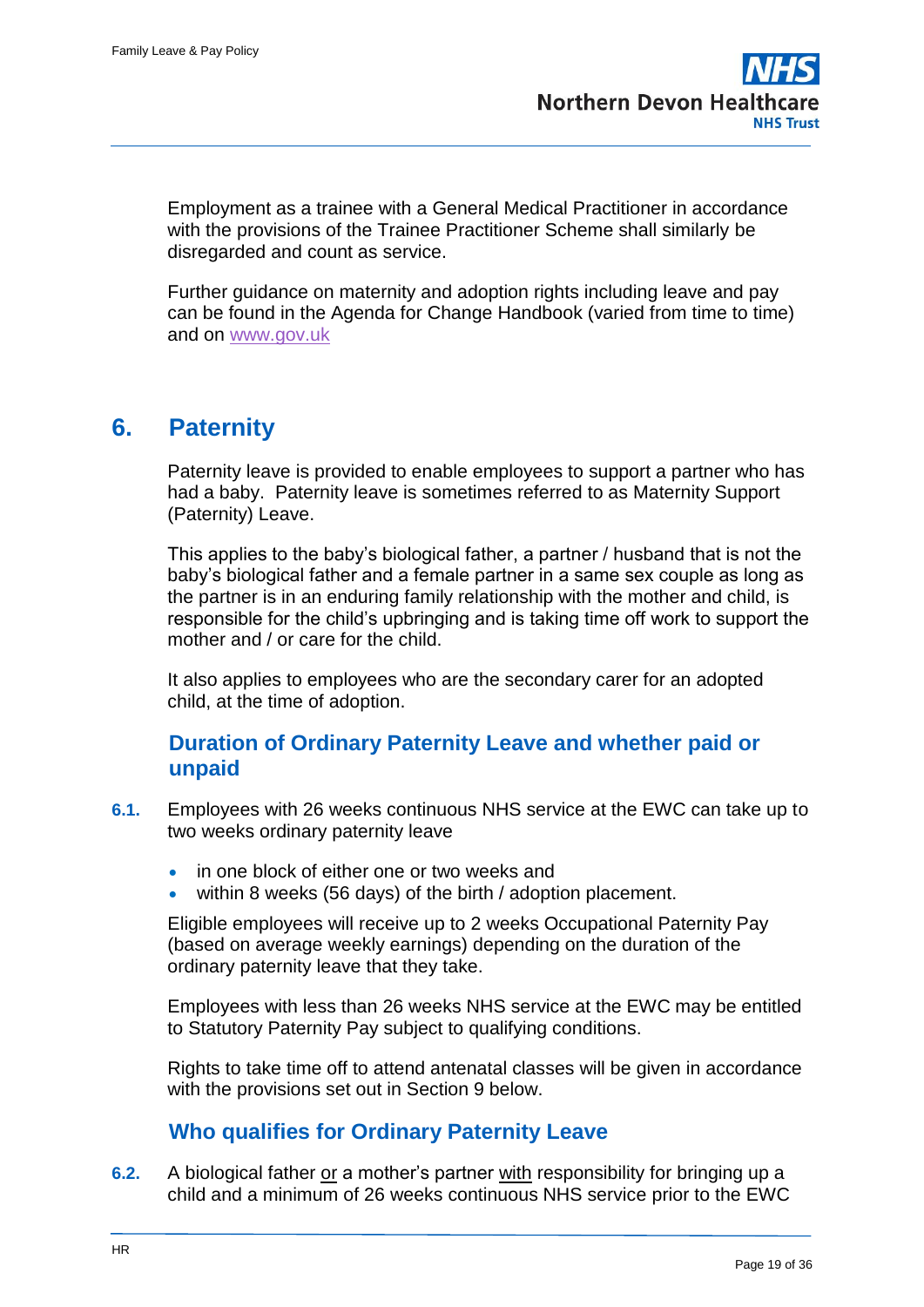#### OR

An adoptive parent who is newly matched with a child and has 26 weeks continuous service before the week in which notification of adoption is given and whose partner has taken Adoption Leave. Adoption leave entitlement relates to when the child goes to live with the adoptive parent(s).

From April 2015 the following also give rise to an entitlement to Paternity Leave:

- Fostering to adopt
- Adopting from abroad; and
- Surrogacy ('parental order parents')

### **Application for Ordinary Paternity Leave**

**6.3.** Complete the Application for Ordinary Paternity Leave (see Toolkit) and Form SC3 "Becoming a Parent" form (from www.dti.gov.uk) to be submitted to line manager at least 28 days before requested start of leave or within 7 days of being matched with an adopted child.

See also Shared Parental Leave Section 8 below.

# <span id="page-19-0"></span>**7. Adoption**

Adoption leave is intended to enable an employee who is the primary /main carer, whether adopting within the UK or from abroad, to care for an adopted child, at the time of adoption. The rights of the primary adopter largely mirror maternity rights.

#### **Duration of Adoption Leave and whether paid or not**

**7.1.** The primary adopter can take up to 26 weeks paid leave and up to a further 26 weeks unpaid leave. From April 2015 there is no longer a qualifying period of continuous employment to gain entitlement to take Ordinary Adoption Leave.

Employees must have 12 months NHS service at the week of matching notification to qualify for Occupational Adoption pay.

In relation to any Adoption Pay period which begins on or after 5th April 2015, Statutory Adoption Pay will be paid mirroring the mechanism that applies in the case of Statutory Maternity pay:

• For the first 6 weeks, the 'earnings related rate' (90% of normal weekly earnings) and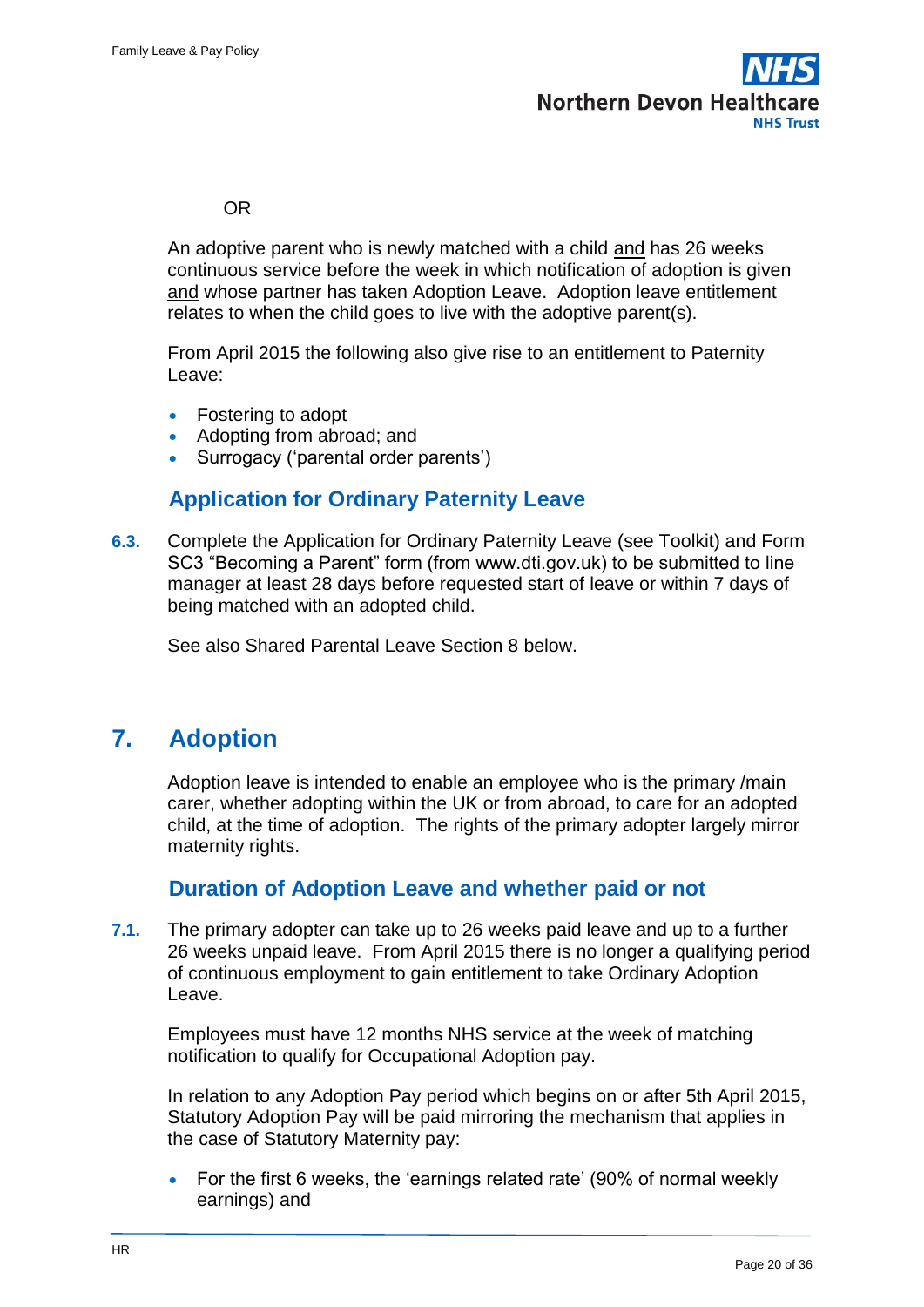• The lesser of 90% of normal weekly earnings and the prescribed rate (as amended annually) for the remaining 33 weeks.

NB - The employee must give 28 days' notice before returning to work, if they are intending to return before the end of the full leave entitlement.

In addition, applicants may apply for paid time off work to attend up to 5 adoption appointments after they have been matched with a child and prior to the adoption for the purpose of making necessary preliminary arrangements e.g. attending legal proceedings.

# **Who qualifies for Adoption Leave?**

**7.2.** One adoptive parent who is newly matched with a child below the age of 18

From April 2015 the following also give rise to an entitlement to Adoption Leave:

- Fostering to adopt
- Adopting from abroad; and
- Surrogacy ('parental order parents')

NB. Where an established relationship already exists with the child the amount of leave and pay applicable would be locally determined. Guidance is provided at www.gov.uk

Employees do not qualify for adoption leave or pay if they:

- Arrange a private adoption
- **Become a special quardian or kinship carer**
- Adopt a step-child
- Adopt a family member or step-child

#### **Applying for Adoption Leave**

- **7.3.** Written notification must be given by the employee to their line manager within 7 days of being matched using 'Application for Ordinary Adoption Leave' (see Toolkit) to include:-
	- the expected date of adoption placement.
	- the date on which the Adoption Leave is expected to commence.
	- a copy of the matching certificate.

Requests for leave prior to adoption must be made in writing to the line manager. Requests at short notice will not be unreasonably refused.

Adoption leave can start:

 up to 14 days before the date the child starts living with the employee (UK adoptions)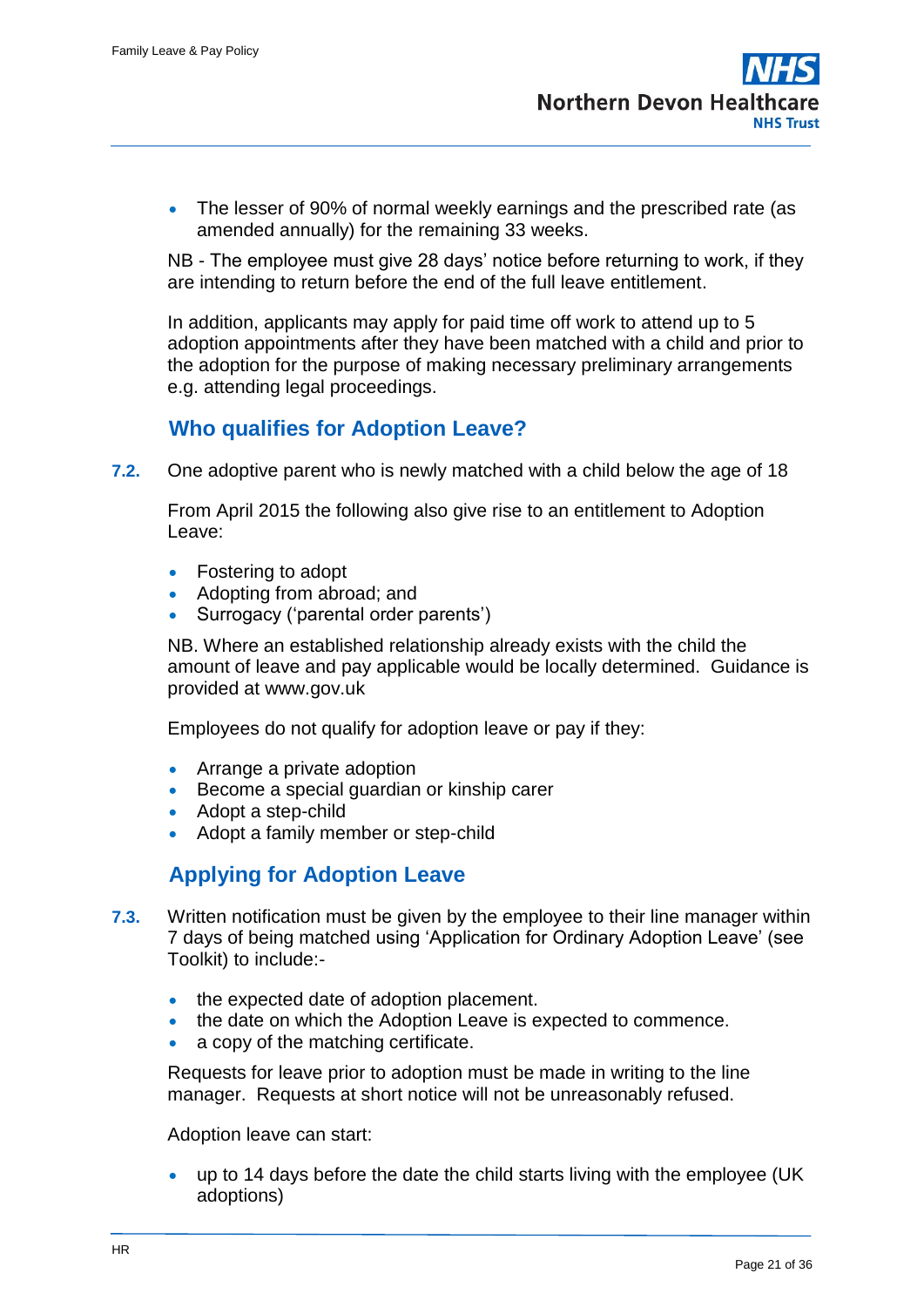- when the child arrives in the UK or within 28 days of this date (overseas adoptions)
- the day the child is born or the day after (where a surrogate has been used to have a child)

See also Shared Parental Leave Section 8 below.

# <span id="page-21-0"></span>**8. Shared Parental Leave**

Shared parental leave is a new right which relates to babies due, or adoption matches/placements made, on or after 5th April 2015, that will enable eligible mothers, fathers, partners and adopters to choose how to share time off work after their child is born or placed. Managers and employees must refer to the HR Operations Team for advice before making final decisions about taking shared parental leave.

Shared parental leave replaces the additional paternity leave regime. It is separate from the right to unpaid parental leave and will not replace the current maternity leave and pay regime (outlined in Section 5 above).

From April 2015 fostering to adopt and adopting from abroad also give rise to an entitlement to Shared Parental Leave. The intended parents in a surrogacy arrangement ('parental order parents')will also be entitled to take advantage of shared parental leave.

Shared parental leave is designed to give parents / adopters more flexibility in how to share the care of their child in the first year following birth or adoption. An eligible employee can share up to 50 weeks leave, and can decide to be off work at the same time and/or take it in turns to have periods of leave to look after the child.

Parents can choose to opt into shared parental leave at any time, so long as there is some untaken maternity leave to share.

# **Eligibility**

**8.1.** Shared parental leave allows the mother to choose to bring her maternity leave to an end at any point after the initial two week compulsory maternity leave period following the birth of the child. Mothers can elect to bring maternity leave to an early end and opt-in to a period of shared parental leave and pay instead; the parents can then choose how to split up the remaining weeks of leave between them. Once a mother has elected to terminate their maternity leave and opted-in to shared parental leave they cannot reinstate their maternity leave or the arrangements they would have been entitled to had they continued to take a continuous period of maternity leave.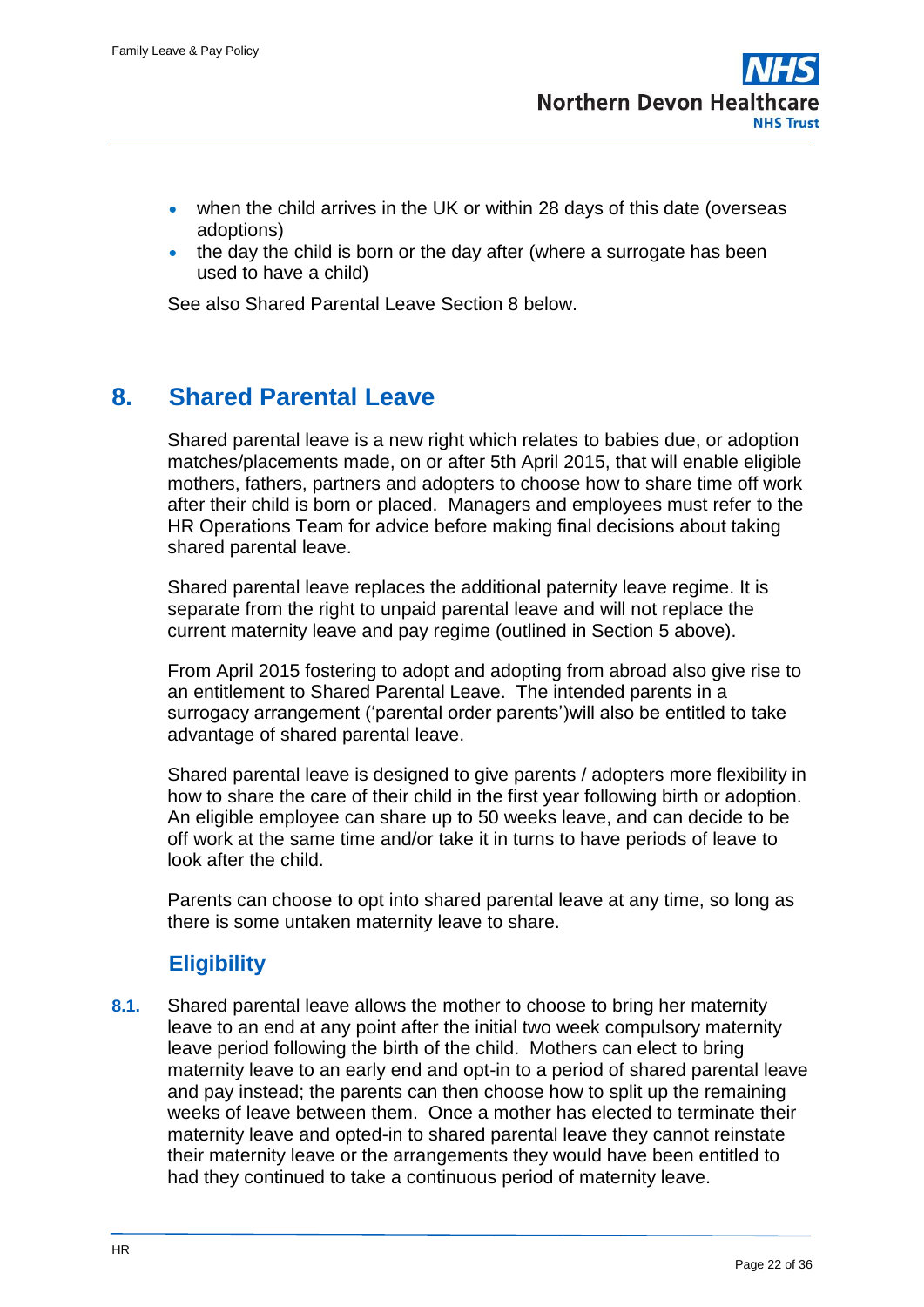The two week period of ordinary paternity leave will continue to be available. Ordinary paternity leave must be taken during the eight weeks (56 days) following the birth of the child (but is not compulsory) and may not be shared with the mother.

Additional paternity leave and additional statutory paternity pay is abolished and replaced with shared parental leave and pay.

To be eligible for shared parental leave a mother must:

- Have a partner
- Be entitled to either maternity/adoption leave or to statutory maternity/adoption pay or maternity allowance
- Have curtailed, or given notice to reduce, their maternity/adoption leave, or their maternity/adoption pay/allowance.

A partner intending to take shared parental leave must:

- Be an employee i.e. be working in an employed capacity
- Share the primary responsibility for the child with the other parent at the time of the birth or placement for adoption
- Have properly notified their employer of their entitlement and have provided the necessary declarations and evidence.

In addition, a parent (mother) wanting to take shared parental leave is required to satisfy the 'continuity of employment test' and their partner (maternity support) must meet the 'employment and earnings test'.

| <b>Continuity of Employment Test</b>                                                                                                                                                                                                                                            | <b>Employment and Earnings Test</b>                                                                                                                                                                             |
|---------------------------------------------------------------------------------------------------------------------------------------------------------------------------------------------------------------------------------------------------------------------------------|-----------------------------------------------------------------------------------------------------------------------------------------------------------------------------------------------------------------|
| The individual has worked for the<br>same employer (i.e. has worked in<br>the NHS) for at least 26 weeks at the<br>end of the 15th week before the<br>child's expected due date/matching<br>date and is still working for the<br>employer at the start of each leave<br>period. | In the 66 weeks leading up to the<br>baby's expected due date/matching<br>date, the person has worked for at<br>least 26 weeks and earned an<br>average of at least £30 (as of 2015) a<br>week in any 13 weeks. |

**8.2.** They must have provided any evidence requested by the Trust within 14 days of the request. This may include a copy of the birth certificate, or a declaration from the parents confirming the date and place of the child's birth if the birth certificate is not yet available, and the name and address of the other parent's employer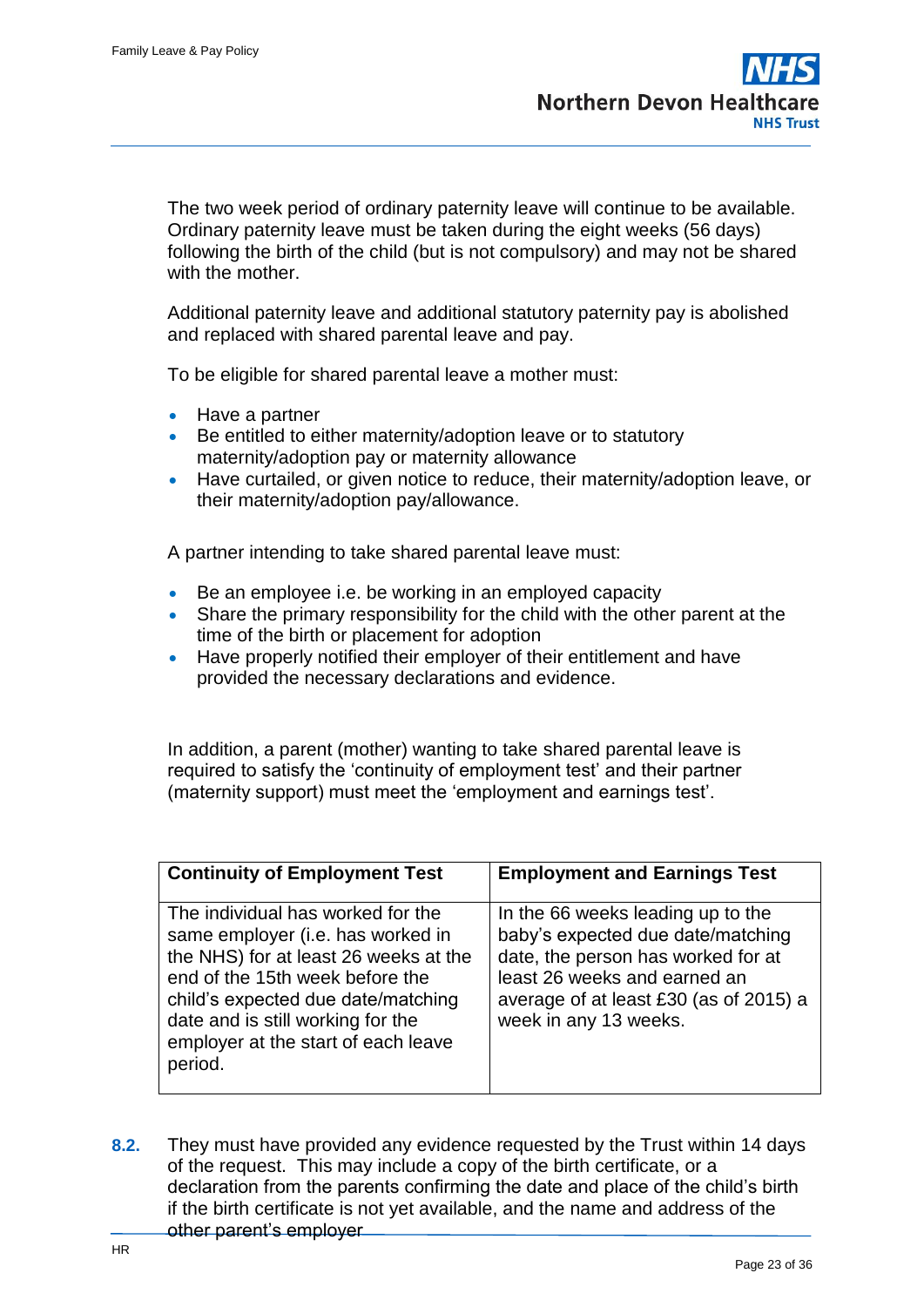They must have given the Trust a period of leave notice (see below).

If both parents are employees and both meet the qualifying requirements then there will be a joint entitlement and the parents will have to determine how to divide the leave entitlement once the mother has decided to end their maternity/adoption leave.

There is no need for employers to contact one another to make checks on the eligibility criteria or declarations.

Note: The mother can share her leave with only one other person

### **Fraudulent Claims**

**8.3.** The Trust can, where there is a suspicion that fraudulent information may have been provided or where the organisation has been informed by the HMRC that a fraudulent claim was made, investigate the matter further in accordance with the Trust's usual investigation and disciplinary procedures, including Counter-Fraud, and also without acting in a discriminatory manner in relation to any of the protected characteristics defined in the Equality Act 2010.

#### **Amount of shared parental leave available**

**8.4.** The maximum amount of leave that can be shared between the parents is 50 weeks. The leave can be taken during the 12 months following the birth, or adoption, of the child, but cannot begin earlier than two weeks following the child's birth as the two weeks of compulsory maternity leave may not be shared in this way.

An adopter in the role of mother can end their adoption leave once they have taken it for two weeks.

Therefore any period of maternity/adoption leave taken by the mother will be deducted from the period of 50 weeks' shared parental leave, with the balance available to be shared between the parents.

Shared parental leave only becomes available once the mother has given notice to end her entitlement to maternity /adoption leave. Once a mother has ended her right to maternity leave she cannot reinstate that right and will be bound by the decision to take shared parental leave.

The leave can be taken separately or at the same time, subject to the following requirements:

- The minimum period of leave must be one week
- The leave must be taken in multiples of complete weeks, and
- The leave may be taken as one continuous period or as discontinuous periods.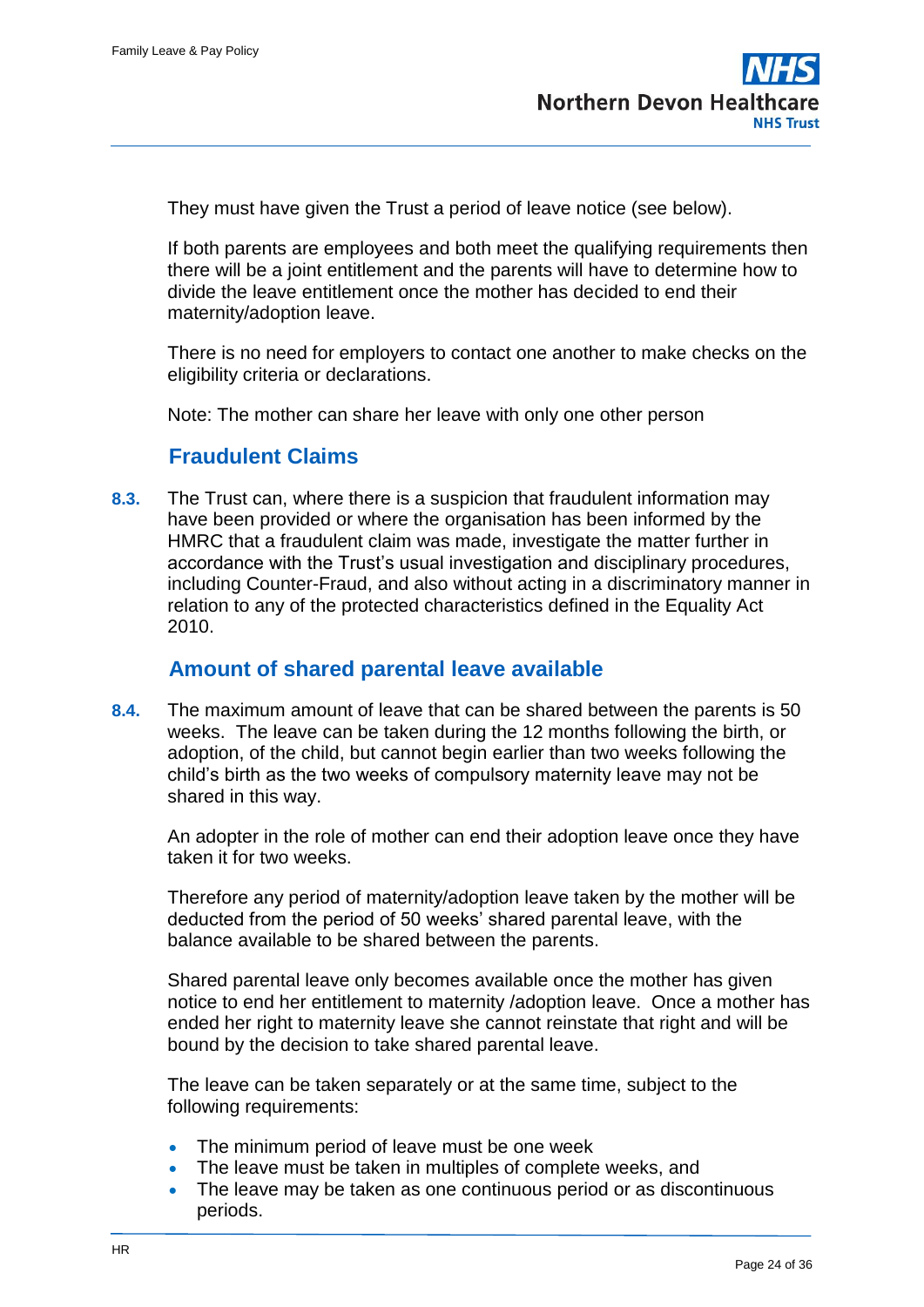This means that the mother can return to work after maternity leave and take shared parental leave at a later date or dates (subject to the notice periods explained below). Similarly, the father/partner can take shared parental leave at any time; it does not need to start as soon as the mother has given notice to curtail her entitlement to maternity leave or after she has returned to work.

Shared parental leave can also be taken when the other partner is on another type of leave, such as paternity leave or unpaid parental leave. A father/partner could start a period of shared parental leave while the mother is still on maternity leave provided she has given a binding notice to end her entitlement to maternity leave (see below).

#### **Notifications and requests to take shared parental leave**

**8.5.** There are different notices required by both parents at different times.

The process starts with the mother giving notice to end her maternity leave early. The parent or parents wishing to take shared parental leave must then give notice of this intention to their employer. Separately, they must also give notice of the period of leave requested (see Toolkit).

#### **Notice to end maternity leave**

- **8.6.** If one or both parents wish to take shared parental leave they must submit a written "notice of entitlement" to their own employer at least eight weeks before the start of the first period of shared parental leave. The notice should include certain information including:
	- The mother's and father's/partner's names and National Insurance numbers
	- The start and end date of any period of statutory maternity leave taken/to be taken by the mother
	- The start and end date of any statutory maternity pay or maternity allowance received or to be received by the mother
	- The expected week of childbirth and/or actual date of birth of the child or the date of matching for adoption or adoption following fostering to adopt.
	- The total amount of shared parental leave available
	- Confirmation that the mother/father/partner is sharing child care responsibilities with their partner
	- A non-binding indication of how much shared parental leave both parties are entitled to take, how much they intend to take and the proposed start and end dates of such leave
	- A declaration from each parent (see Toolkit) to confirm that:
		- The mother satisfies the eligibility criteria
		- The father/partner satisfies the eligibility criteria
		- That the information given is accurate
		- That if either parent ceases to meet the conditions of entitlement to shared parental leave then they will immediately notify the employer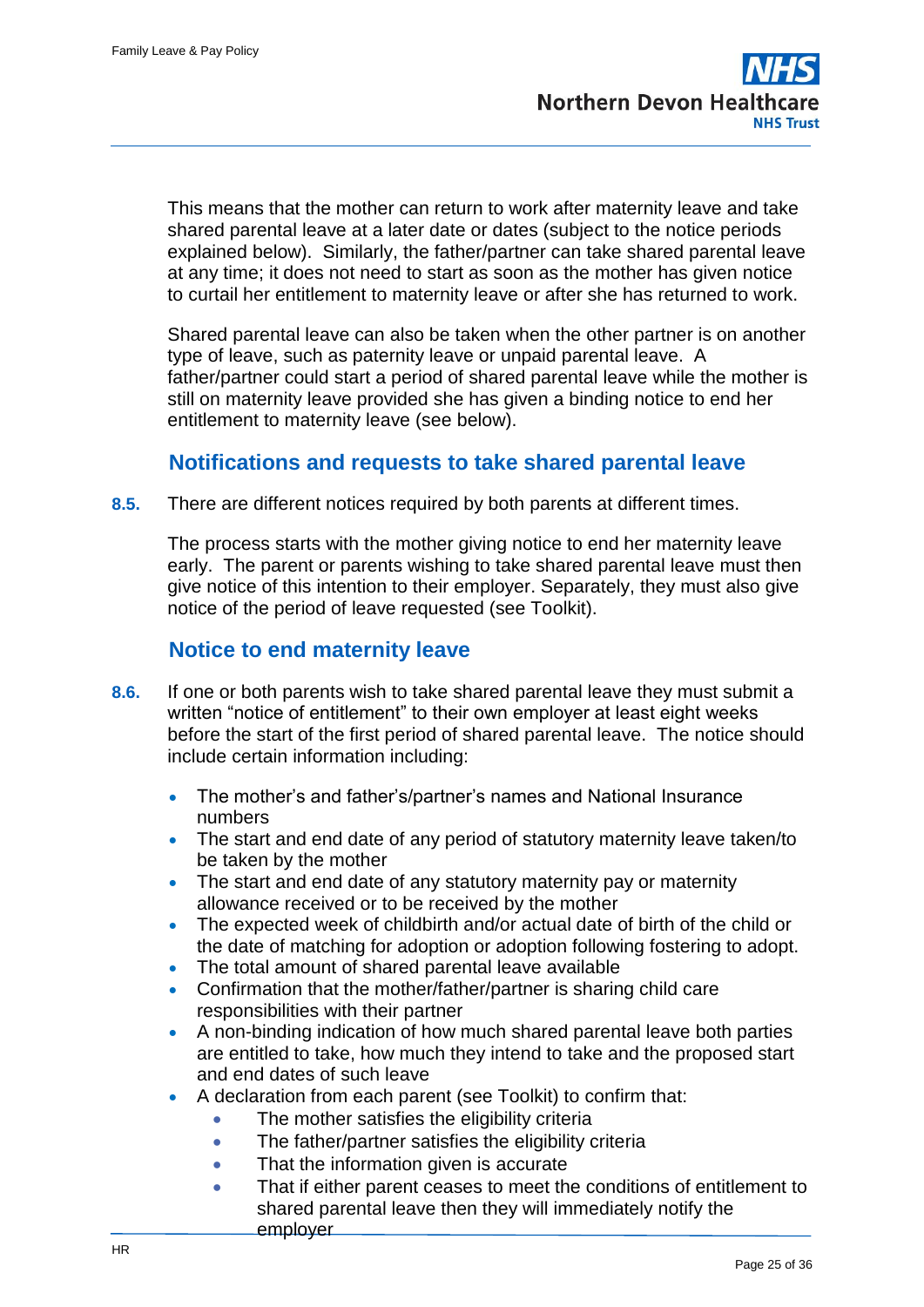The parents may vary the amount of shared parental leave they intend to take by giving written notice to their employers. There is no limit on the number of times the parents may make a variation to a notice of entitlement to shared parental leave, so long as this is done before the formal "period of leave" notice has been given (see below).

# **Period of leave notice**

- **8.7.** Parents must also provide their employers with a written "period of leave" notice by giving the start and end dates of the periods of leave requested. The period of leave notice triggers a discussion with the employer/manager to agree the leave.
	- The notice must be given not less than eight weeks prior to the requested start date
	- The notice can be given at the same time as the notice of entitlement referred to above, or can be given later
	- The notice can request one or more periods of leave
	- If the notice has been given before the child is born/adopted then the start date may be expressed as a number of days from the date the child is born/adopted
	- Only three periods of leave notices in total can be given by each parent, including requests to vary a period of leave that has already been arranged. (See form in *Toolkit*)

#### **Agreeing shared parental leave with employees**

**8.8.** The rules on agreeing requests for shared parental leave with the employee vary depending on the pattern of leave that has been asked for.

# **Continuous periods of shared parental leave**

**8.9.** If an employee simply requests one period of continuous shared parental leave, the employee is entitled to take that period of leave. The Trust cannot refuse this request provided the employee meets the eligibility criteria stated above.

#### **Discontinuous periods of shared parental leave**

- **8.10.** Agreement is necessary if an employee requests discontinuous periods of shared parental leave, meaning two or more periods of leave separated by periods at work. Within two weeks of the date of the period of leave notice the manager may:
	- Agree to the periods of leave requested
	- Propose alternative dates, or
	- Refuse the leave without proposing alternative dates.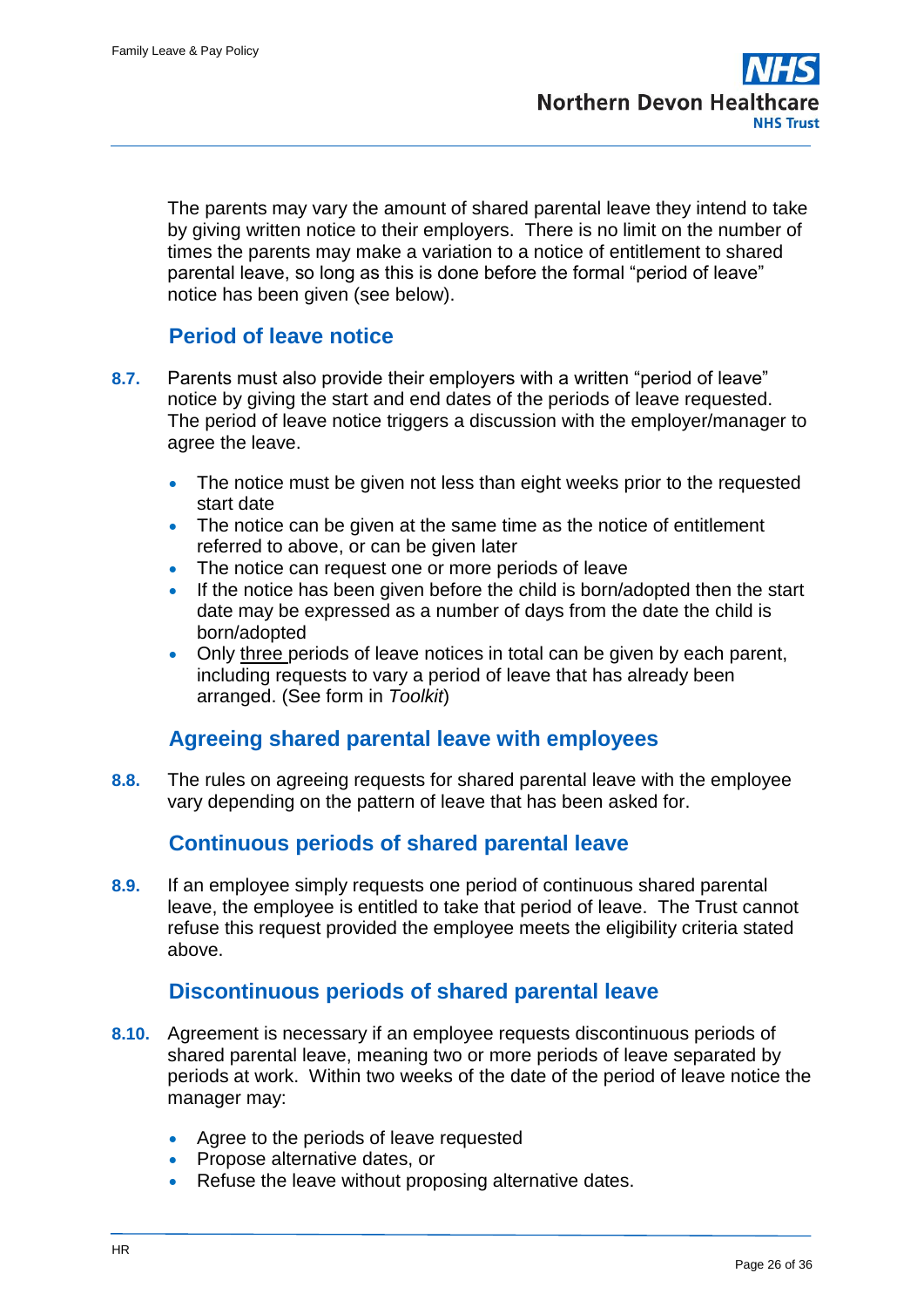If the parties can agree the periods of leave within this two week period then the employee is entitled to take that leave on the agreed dates. If the parties cannot agree the periods of leave then the employee may either withdraw the request or take the total amount of leave requested as one continuous period of leave. The default position is that leave should be taken in a single block commencing on a date specified by the employee but with at least eight weeks' notice to the employer.

### **Variations to a period of shared parental leave**

**8.11.** Once the parties have agreed a period of leave, if the employee wishes to amend the period they must send the Trust written notice to vary the leave. See Toolkit.

The variation notice may:

- Vary start and end dates
- Vary the amount of leave; or
- Ask for a single period of leave to become discontinuous or vice versa.

The notice must be given at least eight weeks before the date to be varied and the new date. The employee must only give three periods of leave notices and/or requests for variations in leave in total.

#### **Change in employees' circumstances**

**8.12.** It is possible that a parent's circumstances may change after periods of shared parental leave have been arranged. This could be difficult for the Trust if the change is at short notice and arrangements to cover the absence are already in place, therefore the Regulations allow the Trust to hold the employee to the agreed arrangements in certain circumstances. This is to ensure that the Trust will always have at least eight weeks' notice of a change in the planned arrangements.

If less than eight weeks before either parent is due to take a period of shared parental leave:

- The parent informs the Trust that they no longer meet the conditions of entitlement and
- It is not reasonably practicable for the Trust to accommodate this change in circumstances

Then the Trust may still require that parent to take the period of leave. The leave must be treated as shared parental leave and will start on the same date that the next period of shared parental leave was due to start. It will either end on the same end date, or eight weeks from the date the Trust is informed of the change in circumstances, whichever is earlier.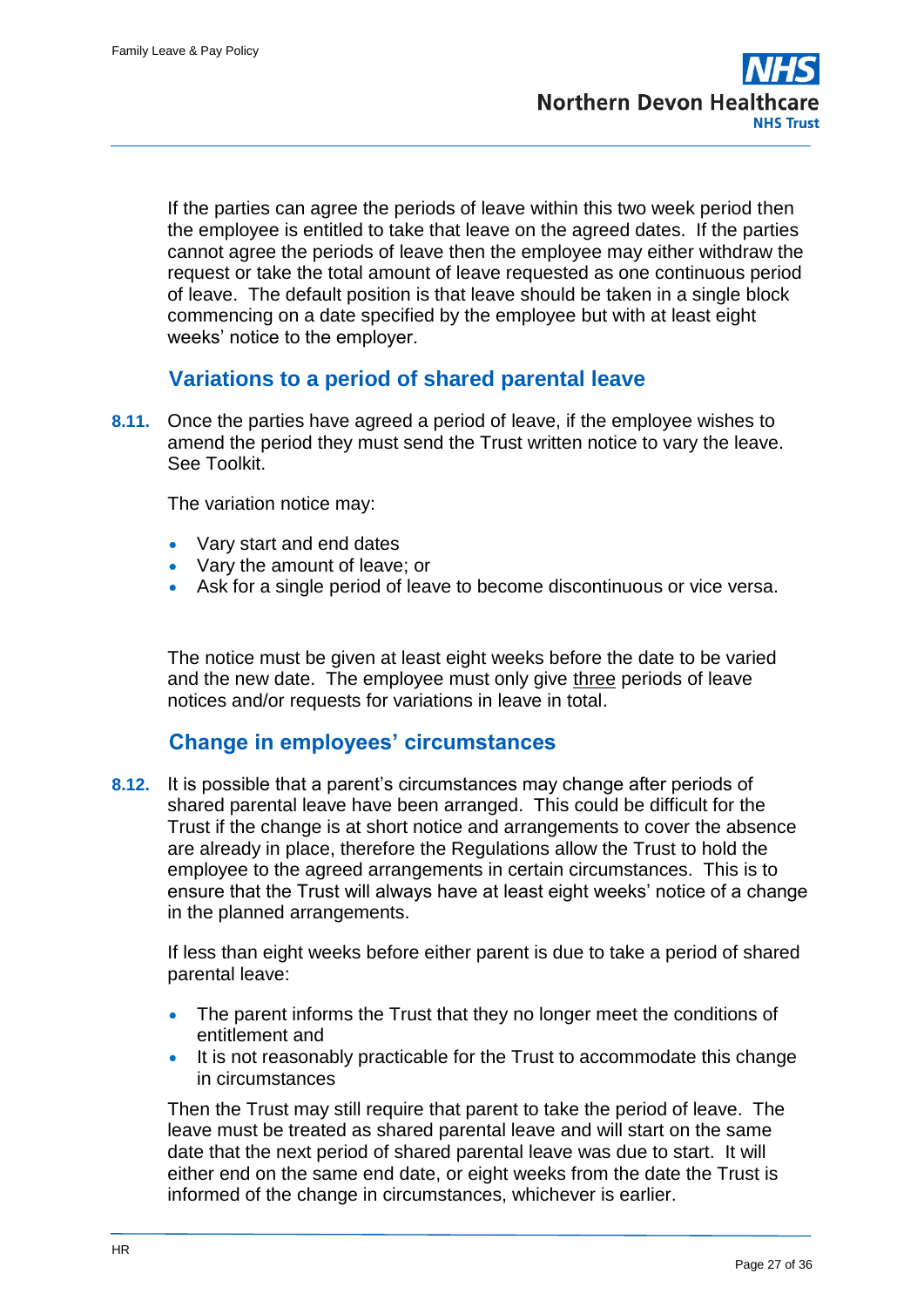

# **Shared Parental Pay**

#### **8.13. Entitlement to shared parental pay**

A mother, subject to certain criteria set out in the section on Maternity above, will be entitled to statutory maternity pay/adoption pay/maternity allowance for up to 39 weeks. If the mother gives notice to reduce their entitlement before they will have received it for 39 weeks then any remaining weeks could become available as shared parental pay.

So up to 37 weeks of shared parental pay will be available to be shared between the parents as the mother must take her two compulsory weeks of maternity/adoption leave.

To qualify for shared parental pay an employee needs to have met the 'continuity of employment test' and their partner must meet the 'employment and earnings test' as set out in Section 8.1 above. In addition, the employee must also have earned above the 'Lower Earnings Limit' in the eight weeks leading up to and including the 15th week before the child's due date/matching date and still be employed with the same employer at the start of the first period of shared parental pay. The Lower Earnings Limit is the amount of gross weekly earnings that allow an employee to qualify for certain state benefits; this changes each April.

If an employee's employment comes to an end while they are still entitled to some shared parental pay then any remaining weeks will usually remain payable unless they start working for someone else.

Statutory shared parental pay is for up to 37 weeks at the lower of the statutory prescribed rate of maternity/paternity pay or 90% of the relevant parent's normal weekly earnings (subject to the lower earnings limit). The remaining 13 weeks of shared parental leave are unpaid.

This means that statutory shared parental pay is paid at the lower level throughout the leave period. Unlike with statutory maternity pay there is no provision for the first six weeks to be paid at 90% of the parent's actual weekly earnings. This is the case even if the mother returns from maternity leave after only two weeks, during the period when the higher level of maternity pay would have been available to her.

Information on the current rates for the Lower Earnings Limit and for shared parental pay can be found at www.acas.org.uk/spl.

#### **Shared parental pay**

To qualify for statutory pay the employee and their partner must first meet certain qualifying conditions as described in the relevant legislation. Details of qualifying conditions can be found on the [www.gov.uk.](http://www.gov.uk/)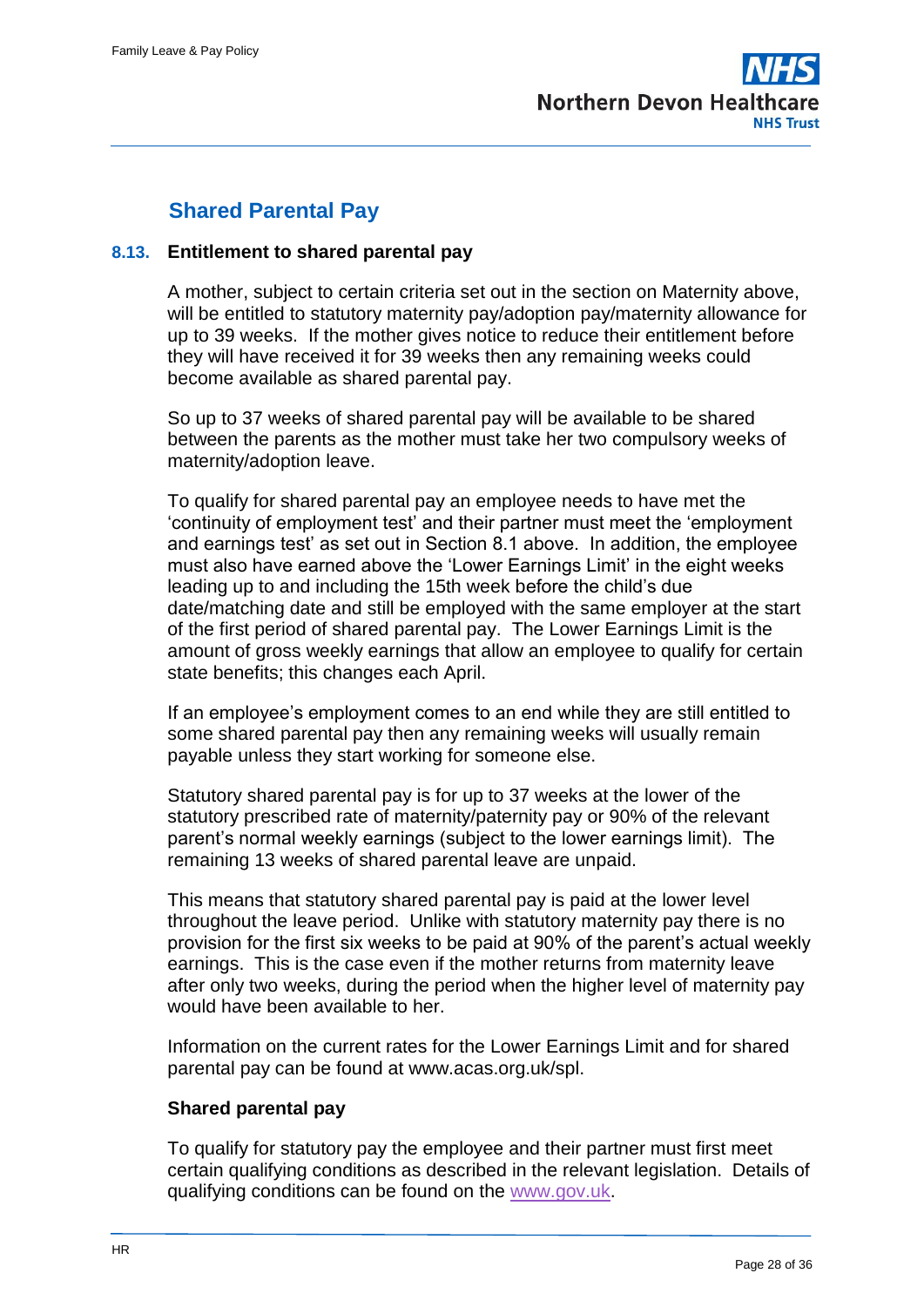# **Shared Parental Leave in Touch (SPLIT) Days**

**8.14.** Shared Parental Leave in Touch (SPLIT) days are being introduced for parents taking shared parental leave. These will be in addition to the KIT days already available for women on statutory maternity leave. Each parent will be entitled to 20 SPLIT days under shared parental leave. (Form in *Toolkit*)

### **Protections for employees taking up shared parental leave**

**8.15.** As with maternity, paternity and adoption leave, protections have been put in place for employees who take shared parental leave in order to ensure that they are not disadvantaged by taking this leave. These protections relate to terms of employment, return to work and general treatment.

Employees who take shared parental leave are entitled to the benefit of all terms and conditions of employment, except remuneration, which would have applied if they had not been absent.

An employee's right to return to the same job following a period(s) of shared parental leave varies depending on the length of the leave. The key time period is 26 weeks, including any combination of maternity, adoption, paternity or shared parental leave. Employees are entitled to return to the same job if they have taken leave of 26 weeks or less, regardless of how many periods of leave they have taken. Employees who take more than 26 weeks' leave have the right to return to either the same job, or a similar job if it is not reasonably practicable to return to the same position.

Employees have protection against dismissal or detriment for making or proposing to make use of the new shared parental leave system.

# **Adoption and surrogacy**

- **8.16.** Shared parental leave will apply to parents who are adopting a child due to be placed on or after 5th April 2015 via an adoption agency. In order for adoptive parents to take shared parental leave in respect of any child they must meet similar eligibility criteria as described above, and be entitled to statutory adoption leave. Adoptive parents must provide a similar notice of entitlement to their employers. However, the notice must additionally confirm:
	- The date the parents were notified as having been matched with the child
	- The date the child is expected to be placed with the parents, and
	- A declaration which includes the parents' National Insurance numbers and consent to the amount of time the other parent intends to take.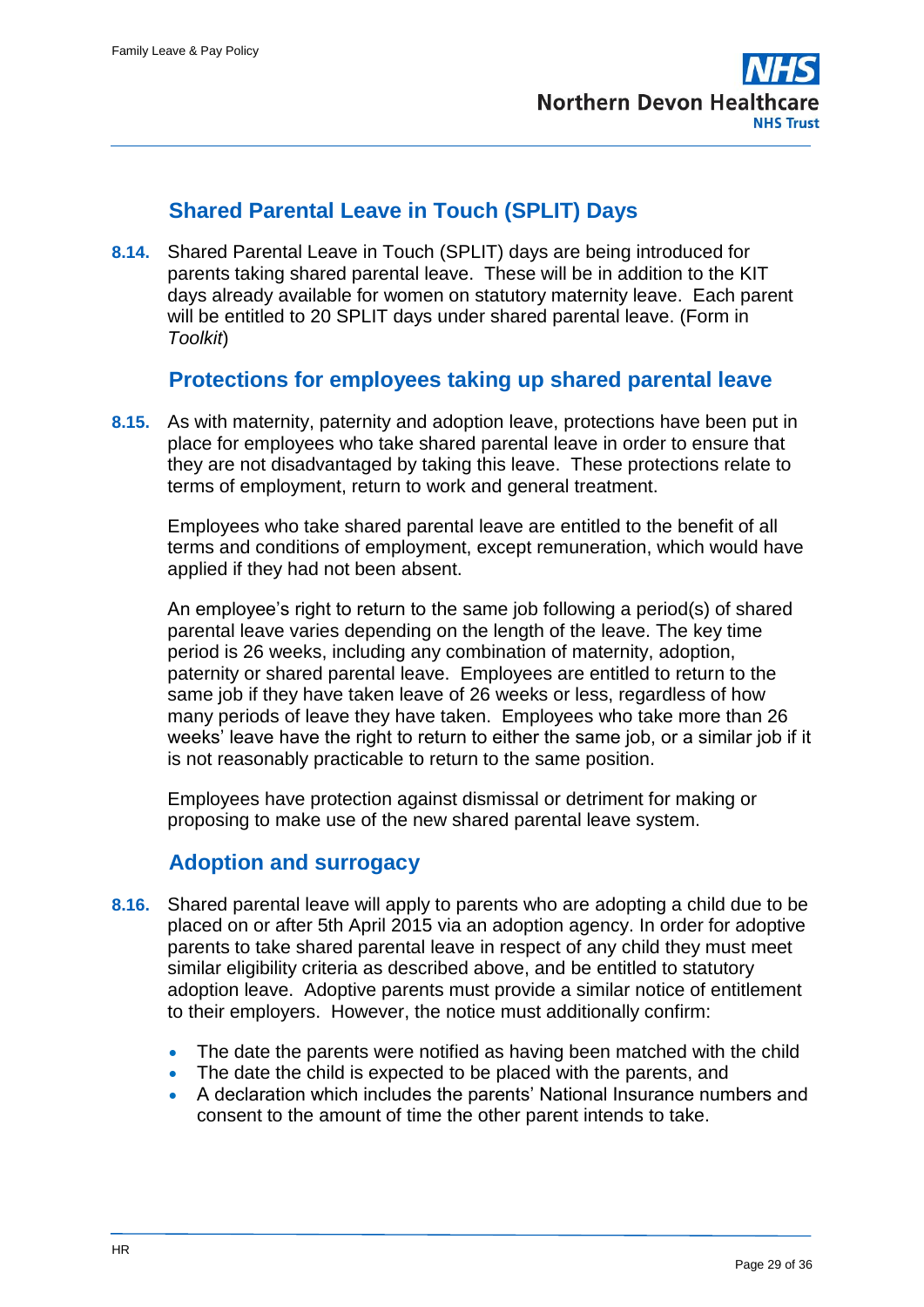If the Trust requests any evidence of eligibility then, instead of providing a birth certificate, the employee may be required to provide copies of documents issued by the adoption agency confirming the date the parents were matched with the child. The other requirements such as for giving notice, timeframes and periods of continuous or discontinuous parental leave follow the same process as outlined above. (Form in *Toolkit*)

For surrogacy arrangements, if the intended parents have applied, or intend to apply, for a "parental order" then, subject to meeting qualifying conditions, the nominated "primary" adopter will be entitled to take adoption leave and pay and to end their adoption leave early and move onto shared parental leave.

# <span id="page-29-0"></span>**9. Unpaid Parental Leave**

Unpaid parental leave is intended to enable employees with parental responsibilities to take time off to care for either a child under 18 (from 5th April 2015).

# **Entitlement to apply for Unpaid Parental Leave**

**9.1.** Eligible employees are entitled to apply for 18 weeks **unpaid** leave per child in total. Leave must be taken as whole weeks (e.g. 1 week or 2 weeks) rather than individual days, unless the Trust agrees otherwise. The employee does not have to take all the leave at once. Parental leave applies to each child not to an individual's job; untaken unpaid parental leave can be carried forward from a previous job or to a next job.

A 'week' equals the length of time an employee is normally contracted to work over 7 consecutive calendar days.

# **Eligibility to apply for Unpaid Parental Leave**

**9.2.** All employees with parental responsibilities for children under 18 who have 12 months continuous NHS service at the time of application.

NB – Unpaid parental leave can be postponed for up to 6 months if it would unduly disrupt the business, unless the leave is taken immediately after birth / adoption.

# **Application**

**9.3.** Written notification to line manager at least 21 days before intended start of leave by completing 'Application for Unpaid Parental Leave' (see *Toolkit*).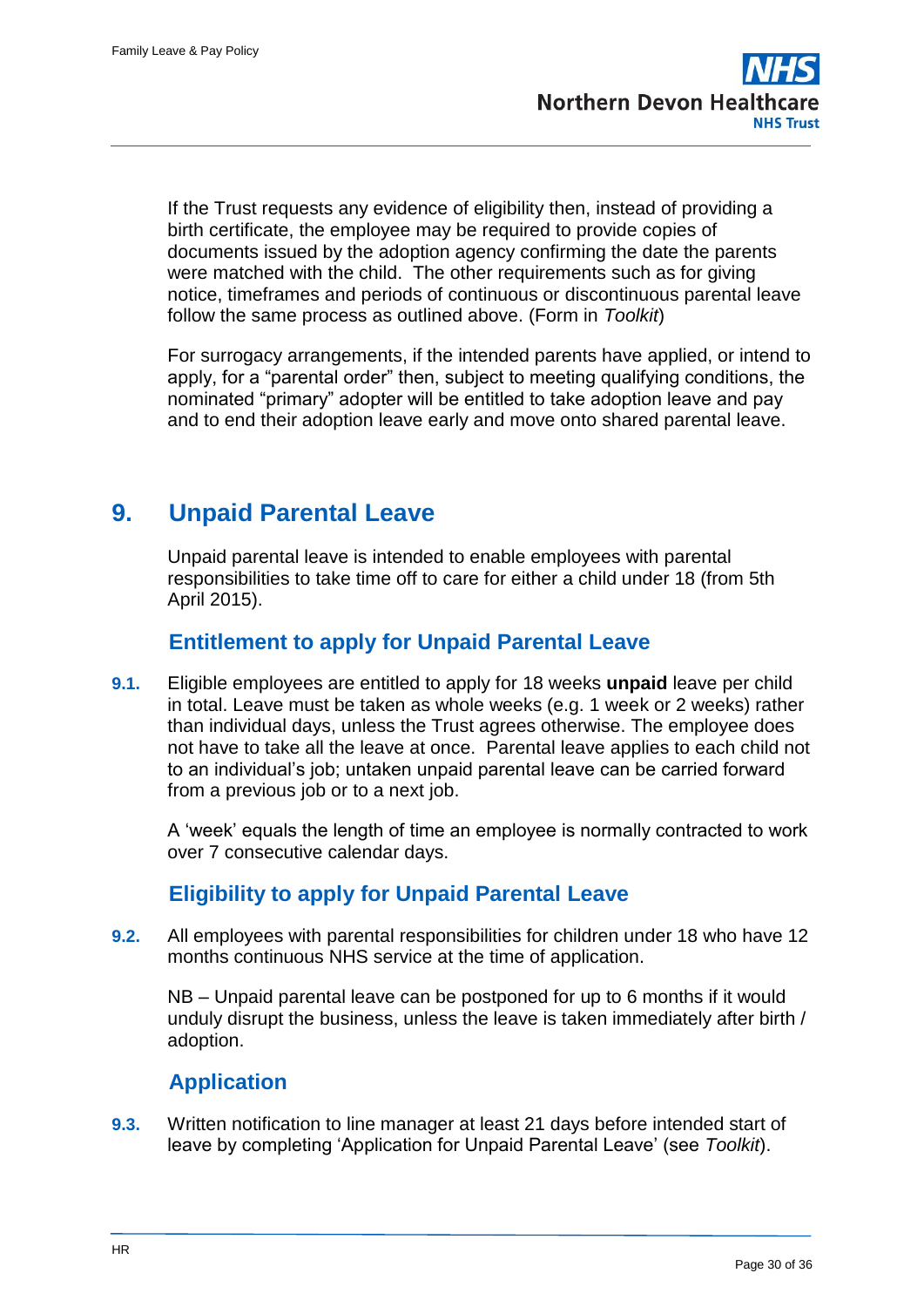# <span id="page-30-0"></span>**10. Time off to Accompany a Pregnant Woman to Ante-Natal Appointments)**

Time off can be requested to enable a person who has a relationship with the pregnant woman or her unborn child to accompany an expectant mother to up to two of her ante-natal appointments. There is no qualifying period for employees (this is a "day one" right).

Employees accompanying the expectant mother to her ante-natal appointments are entitled to **unpaid** leave for up to 2 appointments. The time off is capped at 6.5 hours for each appointment.

A person can take the leave needed, up to a maximum of 6.5 hours for each appointment, to cover travelling time, waiting time and attendance at the appointment. It is expected that no more than half a day will be needed for the ante-natal appointment, including travelling and waiting and this is reflected in the statutory entitlement.

Where employees wish to attend more ante-natal appointments with the expectant mother, or if it is demonstrated that extra time is needed over and above the 6.5 hours provided for, this may be taken as either unpaid leave or as annual leave, but will only be granted by the manager once the needs of the service have been taken into consideration.

Employees and qualifying agency workers can apply for this leave if they are:

- a) the baby's father;
- b) the expectant mother's spouse, her civil partner, or partner (of either sex) in an enduring relationship; or
- c) intended parents of a child in a surrogacy arrangement if they expect to be entitled to and intend to apply for a parental order in respect of that child

Note:

- Where the woman's husband is not the father of the child both the partner or husband and the father may each have the right to time off for up to 2 appointments and:
- a man who is an expectant father with two different women can take time off to attend appointments with each pregnant partner if he is an employee or an agency worker who meets the qualifying requirements
- The Trust is not entitled to ask the person requesting time off to accompany a pregnant woman to an anti-natal appointment for any evidence of the ante-natal appointments such as an appointment card, as this is the property of the expectant mother attending the appointment.

The employee must apply to their line manager in writing declaring that: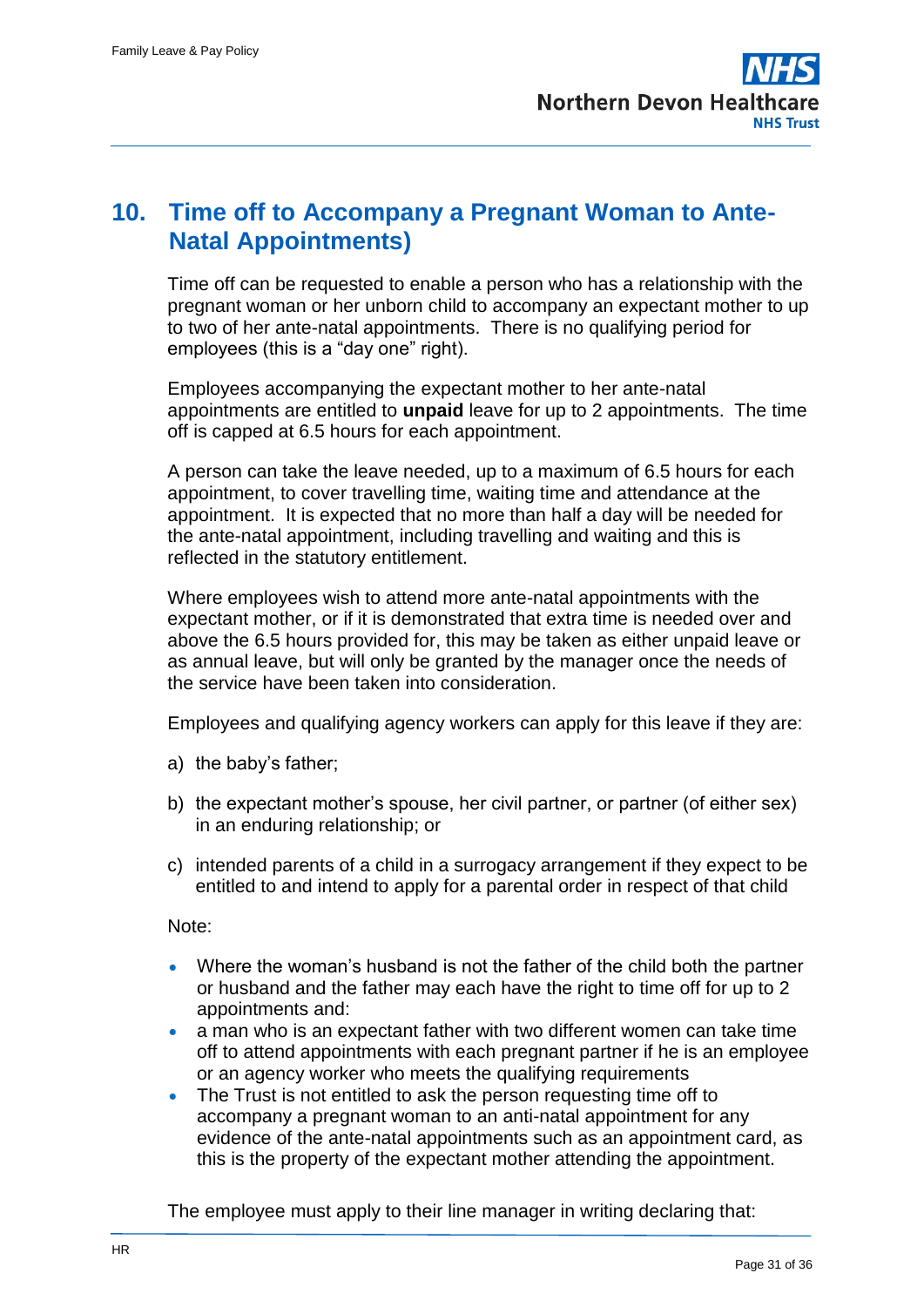- they have a qualifying relationship with a pregnant woman or her expected child;
- the date and time of the appointment;
- that the time off is for the purpose of attending an ante-natal appointment with the expectant mother that has been made on the advice of a registered medical practitioner, nurse or midwife.

The Manager must complete the appropriate Leave Approval/Record Form (see *Toolkit*).

# <span id="page-31-0"></span>**11. IVF Treatment**

The Trust recognises that employees may need to take time off to undergo in vitro-fertilisation (IVF) treatment and all requests to take time off for this purpose must be dealt with sensitively.

### **Entitlement**

**11.1.** Up to three days paid leave will be granted for each cycle of IVF treatment, to a maximum of 3 cycles. This leave can be taken in part or full days. Further leave will be unpaid or can be taken as annual leave.

Short appointments of 1-2 hours will be treated in line with current medical outpatient appointments.

# **Application**

**11.2.** Employees wishing to apply for paid time off for IVF treatment should apply in writing to their line manager using the IVF Leave Approval/Record Form. Managers are to respond within 7 days and complete a Change of Circumstances and IVF Leave Approval/Record Form (see Toolkit) and provide both to payroll, also placing a copy into the employee's personal file.

Should a request be refused the appeal procedure set out in Appendix A of this Policy will apply.

#### **Status of women undergoing IVF treatment**

**11.3.** Special protection is afforded to women during the very short period following the laboratory fertilisation of eggs and implantation (usually 4-6 days). Any concerns that arise relating to a woman during this period should be discussed with the HR Operations Team prior to any discussion with the employee.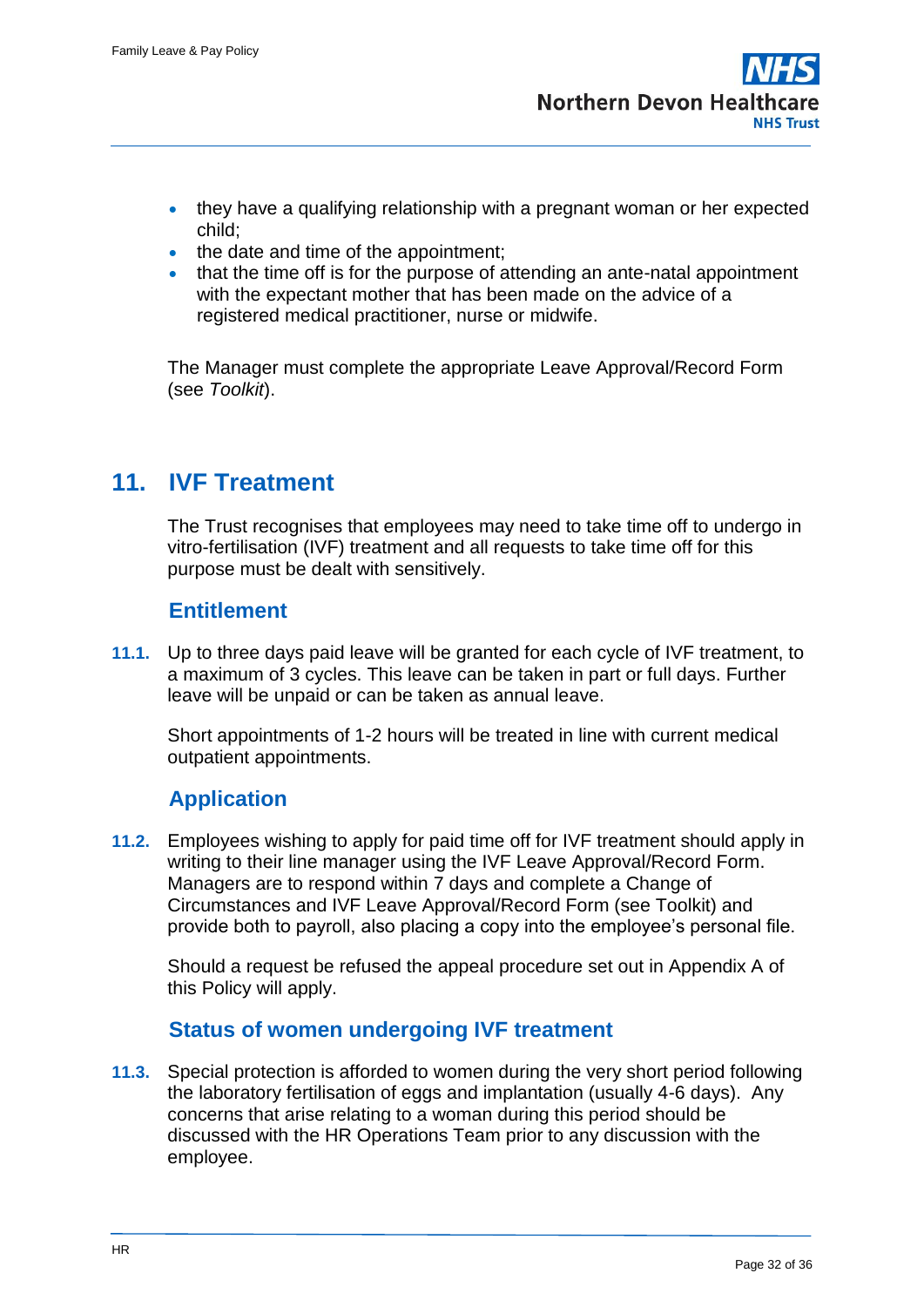A woman undergoing IVF treatment should be regarded as pregnant when in vitro fertilised eggs are transferred into her womb. If the treatment is successful and the woman remains pregnant she will remain protected until the end of her maternity leave.

If the treatment is unsuccessful, the woman's protection will end two weeks after the end of the pregnancy. As a pregnancy test is taken two weeks after the implantation of an embryo, the woman will have special protection for those two weeks and, if the pregnancy test is negative, for a further two weeks from that time.

# <span id="page-32-0"></span>**12. Monitoring Compliance with and the Effectiveness of the Policy**

#### **Process for Implementation and Monitoring Compliance and Effectiveness**

- **12.1.** This document will be:
	- Published on BOB
	- **Announced in Chief Executive Bulletin**
	- Included in Induction information
	- Shared through HR learning events

Monitoring compliance with this policy will be the responsibility of the HR Team. This will be undertaken by regular reviews at the HR Operations Team meetings policy agenda topic.

Where non-compliance is identified, support and advice will be provided to improve practice.

# <span id="page-32-1"></span>**13. Equality Impact Assessment**

**Table 1:Equality impact Assessment**

| <b>Group</b>               | <b>Positive</b><br><b>Impact</b> | <b>Negative</b><br><b>Impact</b> | <b>No</b><br><b>Impact</b> | <b>Comment</b> |
|----------------------------|----------------------------------|----------------------------------|----------------------------|----------------|
| Age                        |                                  |                                  |                            |                |
| <b>Disability</b>          |                                  |                                  |                            |                |
| Gender                     |                                  |                                  |                            |                |
| <b>Gender Reassignment</b> |                                  |                                  |                            |                |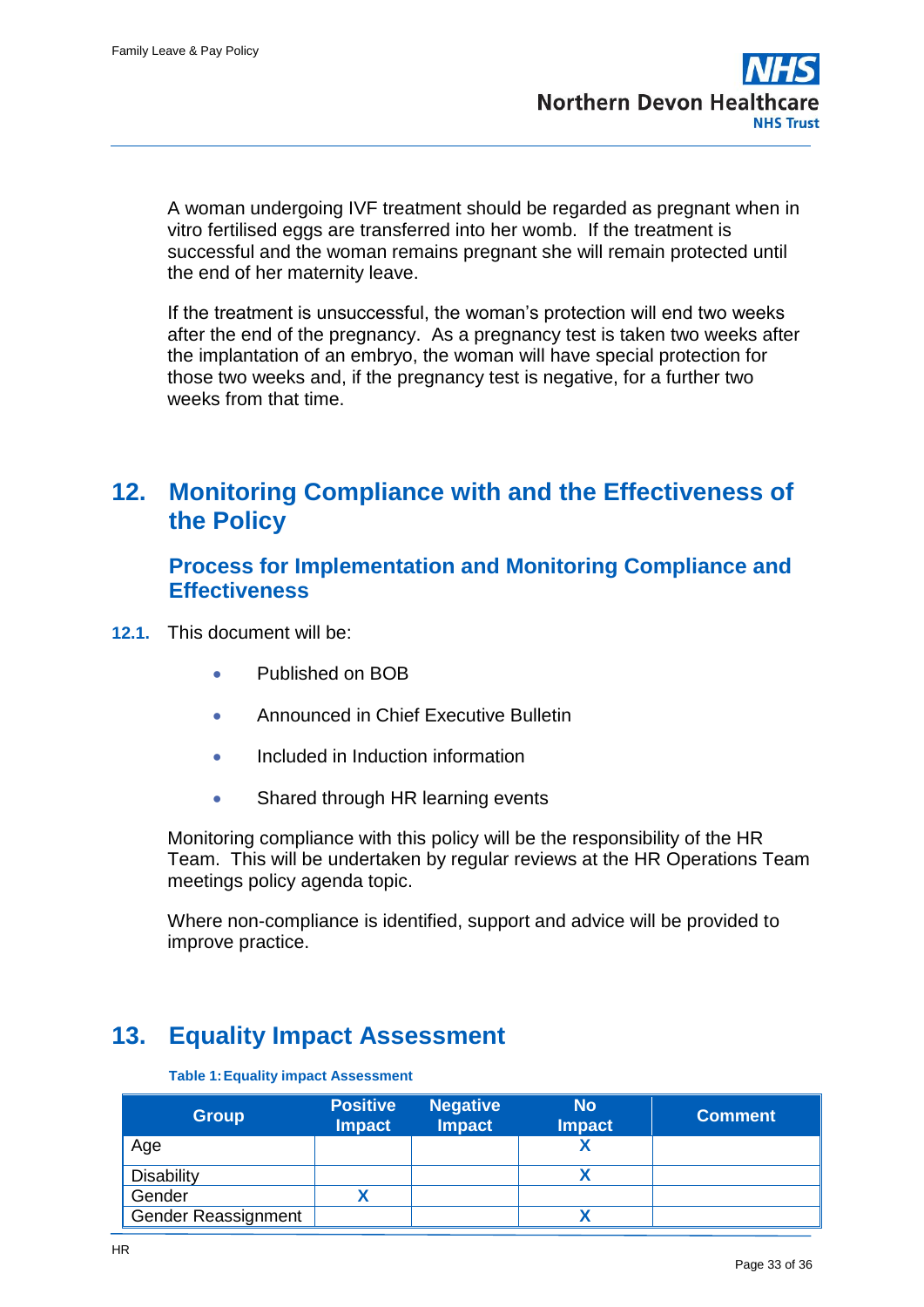

| Human Rights (rights      |  |   |  |
|---------------------------|--|---|--|
| to privacy, dignity,      |  |   |  |
| liberty and non-          |  |   |  |
| degrading treatment),     |  |   |  |
| marriage and civil        |  |   |  |
| partnership               |  |   |  |
| Pregnancy                 |  |   |  |
| Maternity and             |  |   |  |
| <b>Breastfeeding</b>      |  |   |  |
| Race (ethnic origin)      |  | χ |  |
| Religion (or belief)      |  | χ |  |
| <b>Sexual Orientation</b> |  |   |  |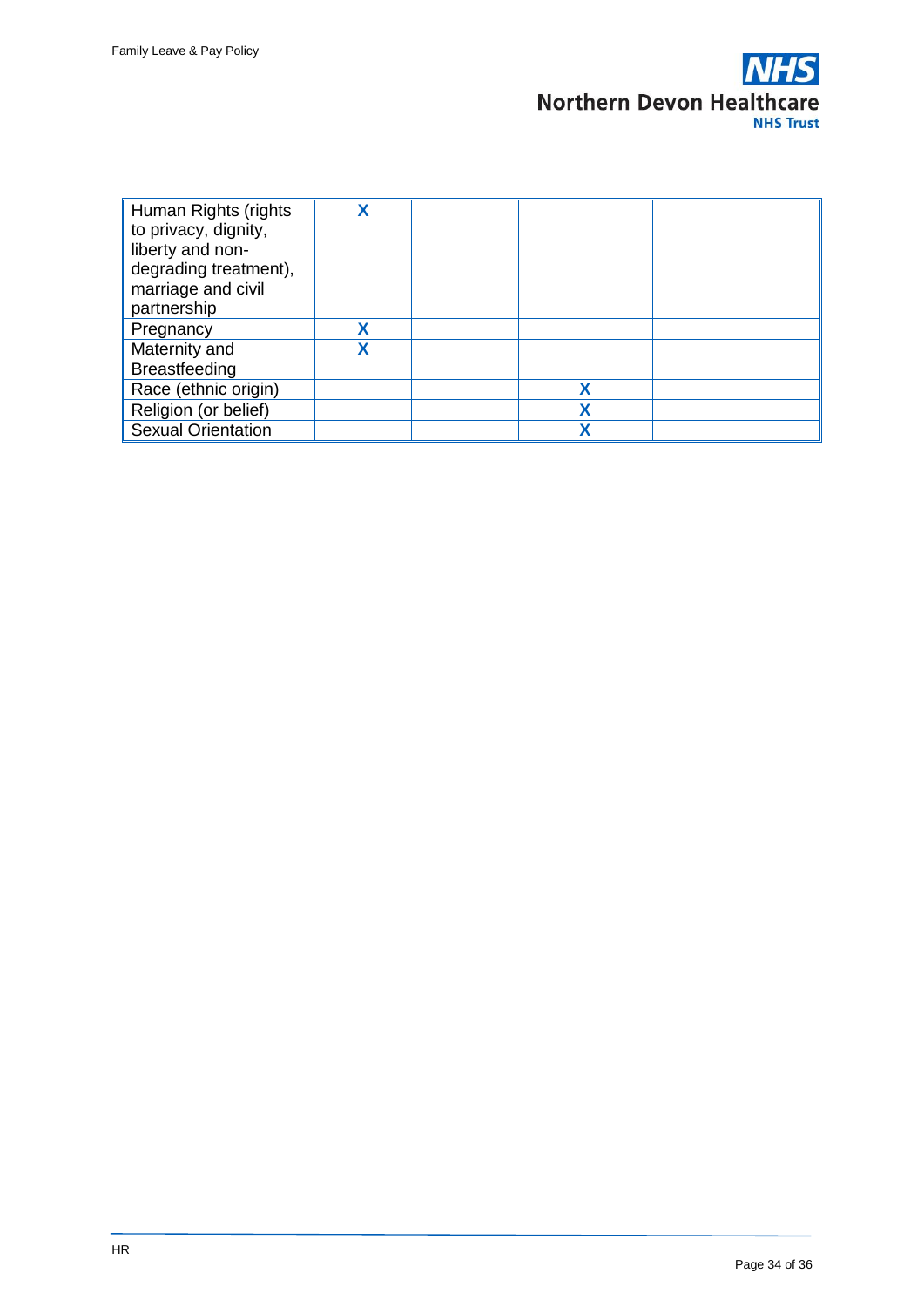#### <span id="page-34-0"></span>**Appendix A - Appeals Procedure**

#### **Appeals**

Decisions regarding IVF Treatment, maternity, paternity, shared parental leave or unpaid parental leave should be applied as consistently as possible. An employee who believes that any application for family leave as detailed in this Policy has been unreasonably refused has the right of appeal against the decision.

The appeal must be in writing, dated, set out the grounds of the appeal and be sent to the relevant Assistant Director of Human Resources (Acute or Community) within 10 working days of the date of the meeting where the request was rejected. Arrangements will be made for a meeting to take place within 28 working days of receipt of the appeal (see below for situations requiring an urgent decision). The meeting will be held at a convenient time for all those attending and, the employee may be accompanied by a workplace colleague or Trade Union Representative

An Appeal Panel will be selected, specifically for the appeal; membership will normally be a Senior Manager (not previously involved in the decision making) and a Human Resources representative.

The proceedings of the Appeal would typically be as follows:

- The employee and/or representative will put their case
- The Trust's representative i.e. the manager who refused the request, and the panel may put questions to the employee
- The Trust's representative will put their case
- The employee or their representative and the panel, may put questions to the Trust representative
- The Trust's representative summarises their case
- The employee and/or their representative summarises their case
- The panel adjourn to consider the case and reconvene to confirm their decision
- Where possible decisions will be made on the day of the Hearing and will be communicated to both parties by recall. Where this is impractical the Hearing Panel has discretion to make alternative arrangements (e.g. reconvene at a later date or inform outcome by telephone, email or letter).
- Written confirmation of a decision will normally be provided within 5 working days and no longer than 7 working days from the appeal hearing unless an alternative agreed date is provided during the Hearing.